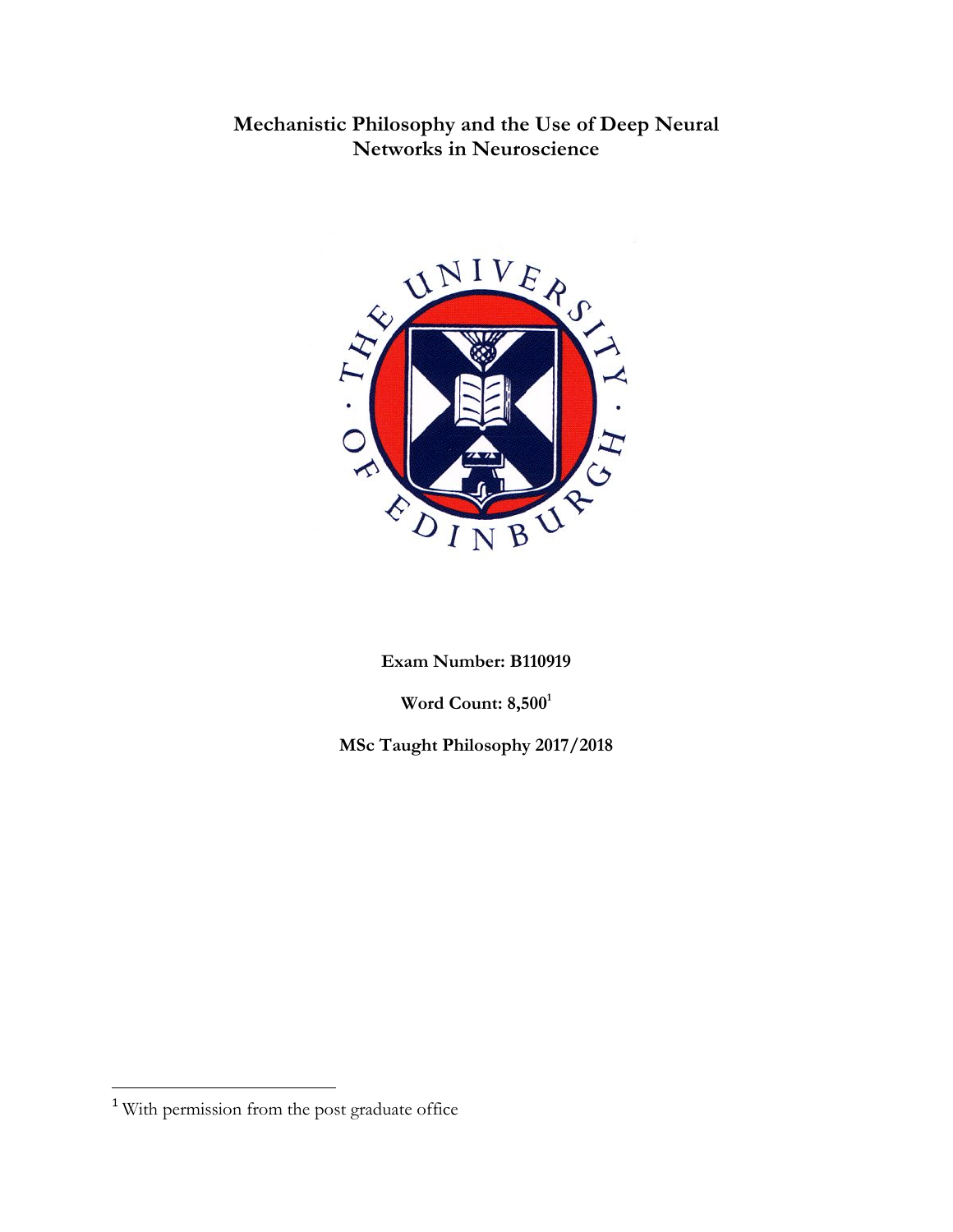## **Acknowledgments**

*I am indebted to Julian Hausser, Nina Poth, George Deane, Matt Sims, Luke Kersten, Liv Coombes, Jan Meyer, and Katherine Harrison whose feedback, discussion, and support has been an invaluable aid in furthering the development of this paper.*

*I also thank the staff at Peter's Yard, whose constant and unbroken supply of free coffees have partially gone into making this paper what it is.*

*Finally, none of this would have been possible without the help and support of my supervisors, Dr. Mark Sprevak and Dr. Joseph Dewhurst.*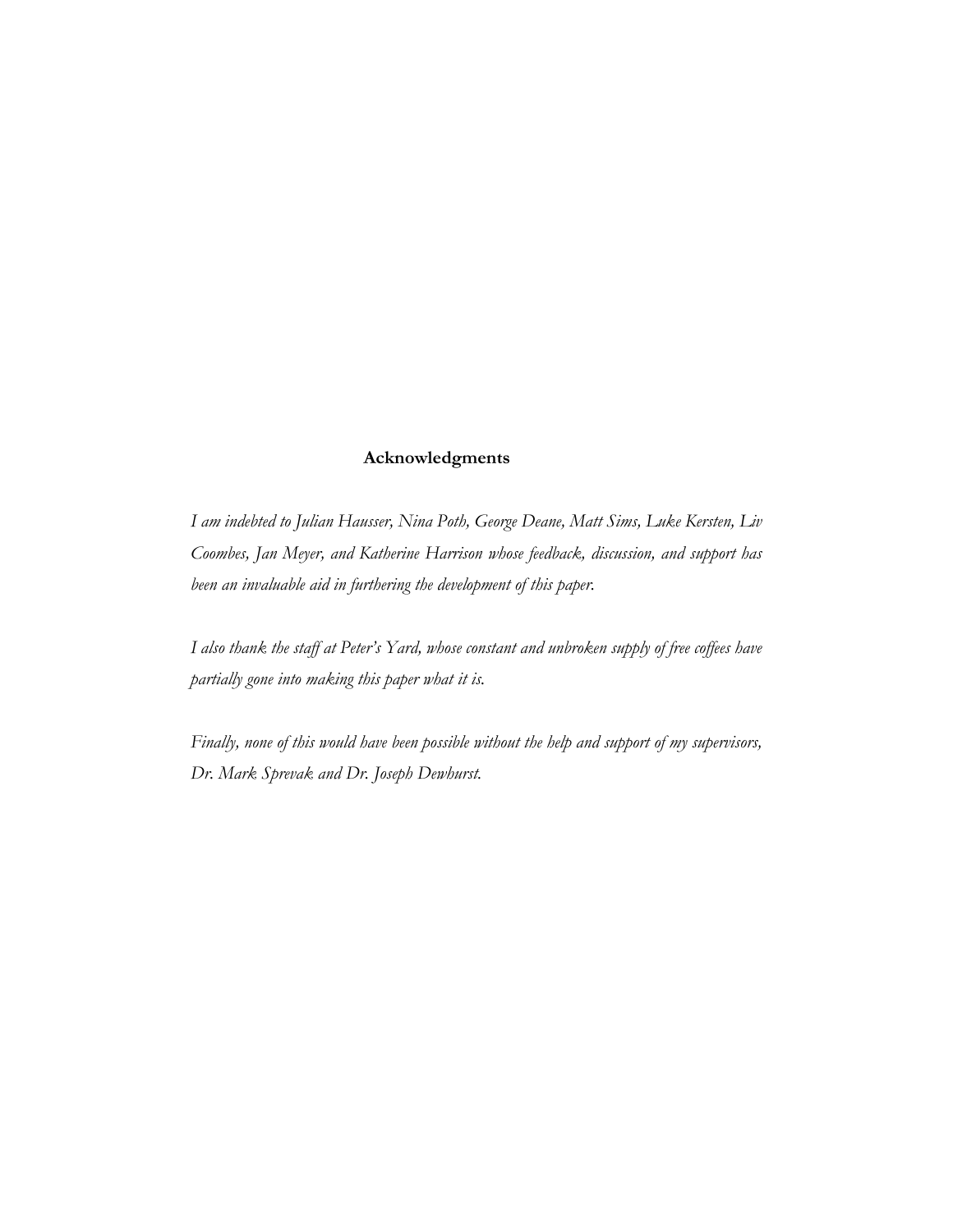Deep Learning has revolutionized artificial intelligence (AI) over the past decade (LeCun et. al. 2015). This has led to the creation of 'neurally inspired' *deep-neural-networks* (DNNs). DNNs are claimed to be biologically realistic in the sense of incorporating key mechanistic or architectural features of the brain, such as a hierarchical structure. Interestingly, they are also said to exhibit similar behavioral capacities, as they are capable of performing 'near human-level' on a variety of behavioral tasks (Kriegeskorte 2015). These similarities have led researchers to propose DNNs as biologically realistic models of behavior and brain function (ibid). In this paper, I argue that there are at least two concerns in relating DNNs to the brain. First, I suggest that DNNs might not, as they stand, exhibit biologically realistic behavior. Secondly, I argue that there are key mechanistic dissimilarities between biological and artificial neural networks that impedes a so-called *modelmechanism-mapping* relationship. Thus there is a mismatch between the two systems at both the *behavioral* and *implementational* levels. The explanatory status of DNNs is accordingly called into question. To defend this position, I make recourse to the *mechanistic philosophy of science*, a framework within which to assess a model's explanatory status (Craver 2007).

**Keywords:** mechanistic philosophy | deep neural networks | models | computational neuroscience | behavior

## **1. Introduction**

A central aim of neuroscience is to explain how flexible behavior and intelligence arise from a tangle of neural circuits and biochemical activities (Fregnac 2017). But the brain is a highly degenerate, nonlinear, and hierarchical system, and thus relating behavior and mentation to neural activities remains one of the most difficult questions in neuroscience today. One way to provide an explanation is to focus on higher-level conceptual work to frame lower-level research into mechanistic underpinnings and their global organization (Lake et. al. 2017; Churchland, Sejnowski 2016; Sejnowski et. al. 2014). To paraphrase the mechanistic philosopher Bechtel (2009), explaining a biological system requires not only looking 'down' and 'around' at organized parts and activities, but also 'up' at the environmental context in which those mechanisms are embedded. To capture multi-level explanations requires more than conceptual work, however. Researchers additionally require computational models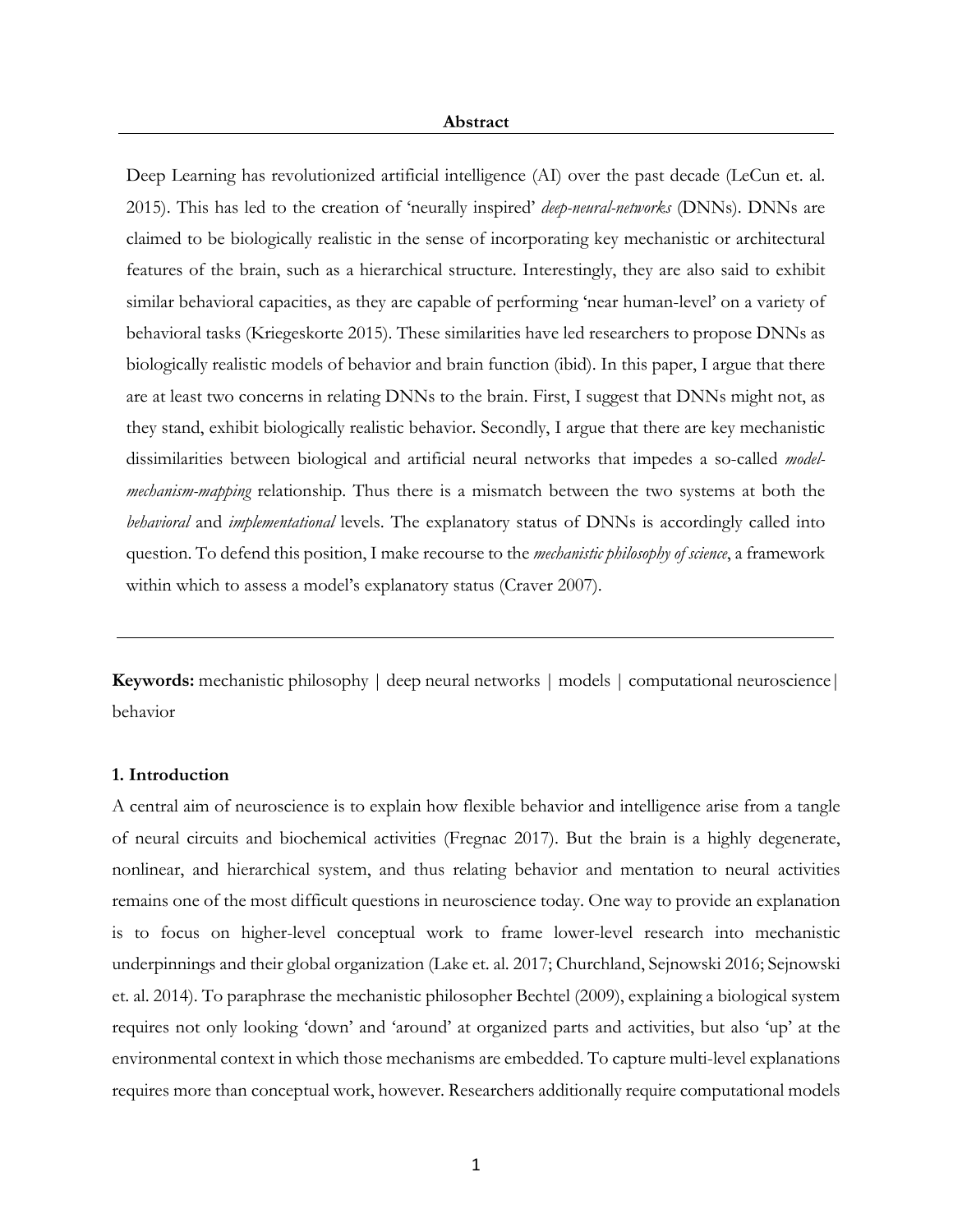to assist in their comprehension of a system (Bechtel, Levy 2013). Interestingly, due to a recent technological shift—a sea-change known as the rise of big-data—computational models have become an integral tool in almost all areas of neuroscience. Of particular note are *deep-neural-networks* (DNNs; Hinton 2007; LeCun, Bengio, Hinton 2015).

Like their computational predecessors, DNNs are situated in McClelland & Rumelhart's *parallel distributed processing* framework (1987). But in contrast to earlier *artificial-neural-networks* (ANNs), DNNs signify a marked improvement in computational power, surpassing all previous structures on historically challenging problems, such as object recognition (Yamins et. al. 2014; Yamins, DiCarlo 2016b; Lehky, Tanaka 2016), machine vision (Majaj, Pelli 2018), machine translation (Sutskever et. al. 2014), and even speech recognition (Sak et. al. 2014).

How and why are DNNs different? First, ANNs traditionally consist of *input-output layers* that interface with the world and emit a behavioral response, respectively. Sandwiched between the two are a series of computational *units* distributed throughout a *hidden layer*. This layer is responsible for encoding, transforming, and propagating information to the output layer. DNNs build on this structure, but in addition use a powerful technique called *deep-learning* that involves distributing units throughout multiple (hidden) layers, leading to the characteristically deep and hierarchical architecture that dominates the field today (Kriegeskorte 2015). Additionally, researchers in the field commonly invoke the biological inspiration behind DNNs, citing not only architectural similarities, but similar computational features such as the development of *receptive-fields* (Yamins, DiCarlo 2016a; but see Dong, Wang, Hu (2018)). One exciting development that emerges from this is the potential use of DNNs as models for animal behavior and neural information processing (Kietzmann et. al. 2017; Glaser et. al. 2018; Kriegeskorte 2015; Marblestone et. al. 2016; Hassabis et. al. 2017; van Gerven 2017; Helmstaedter 2015). Are DNNs, then, a promising inroad into explaining biological systems?

The thesis defended in this paper is that DNNs *can* facilitate in the process of explaining behavior and brain function, but that, as they stand, there are a couple conceptual difficulties in calling them explanatory of biological systems (Carlson et. al. 2017; Kay 2017). Moreover, I approach this topic using *mechanistic philosophy of science*, which emphasizes the importance of properly *characterizing* the *explanandum*—the behavior or phenomena to be explained—as well as relating a model to its target system by identifying a minimum set of similarity relationships (Craver 2007). Essentially, this recapitulates debates in the modeling literature concerning *biological realism*, that is, the biological fidelity of our models (Crick 1989). Put forth as a question, what does the mapping relationship have to be between DNNs and brains for the former to explain the latter? What equivalencies can we identify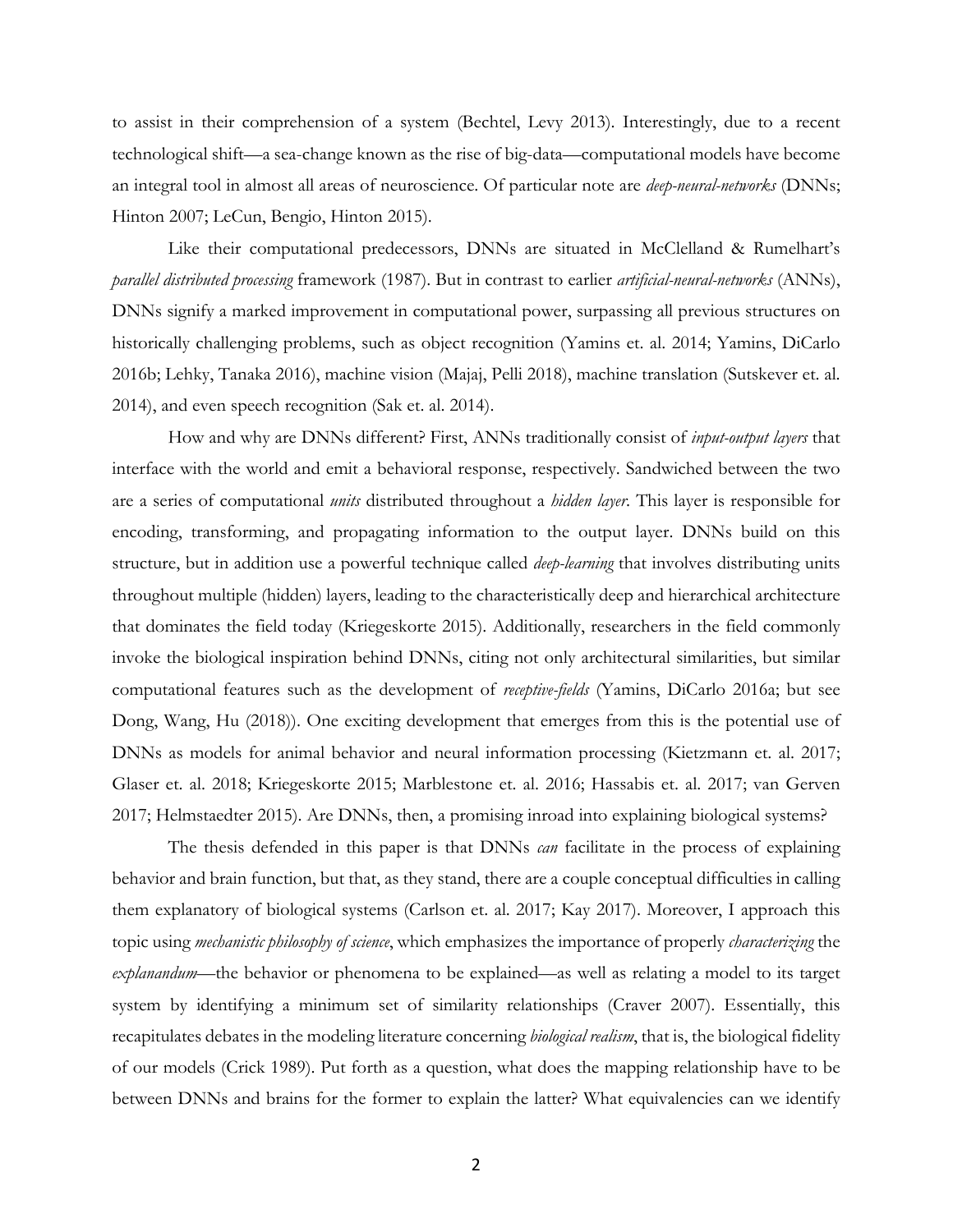between both systems? Do the two systems, in fact, *behave* the same way or *solve* the same tasks? Ultimately, I will argue that, as they stand, DNNs might not map onto their target system at (at least) two levels: the behavioral (Lake et. al. 2017), and the implementational (Brette 2015). That is, despite their 'near human-level' performance, the two systems might not only operate (mechanistically) in different ways but, might *behave* in relevantly dissimilar ways. In each case, the putative mapping relationship becomes slightly skewed and the explanatory status of current DNNs is called into question.

The goal of this paper is not to criticize DNNs, or deflate their instrumental value in neuroscience. Rather, it is to motivate directing our attention to the precise specification of the *behavior*  of biological systems, a step that is often treated as a mere preliminary endeavor (Shagrir, Bechtel 2017). Only after properly characterizing behavior can we determine the explanatory status of a model thereof. Without this first step, we might be tacitly guided by (sometimes outmoded) assumptions dwelling at the behavioral-level (Edelman 2016). I also aim to suggest that, according to the mechanistic framework, it is ultimately the implementational features that *explain*. Therefore, merely reaching similar performance benchmarks does not make a model explanatory.

The structure of this essay will be as follows. In section (2), I introduce the mechanistic philosophy of science and assess whether or not DNNs—as computational models—are amenable to this framework. Section (3) addresses the equivalencies of DNNs and the brain/organisms by looking at the behavior of the two systems. Section (4) proceeds to the mechanistic level in order to address the implementational (dis)similarities between the two systems. In particular, I look at the neural codes employed in both biological and artificial neural networks. Section (5) concludes by suggesting that, while perhaps not satisfying similarity relationships at both levels, DNNs still function as invaluable tools in neuroscientific research.

## **2. The Mechanistic Framework**

The mechanistic framework is explicitly concerned with questions of biological realism in relating a model to its target system (Kaplan, Craver 2011). This section attempts to sketch a couple key features of both *mechanistic explanations* (MEs) and *mechanistic models*, before addressing whether DNNs are properly construed as mechanistic. With a conceptual framework on the table, we can proceed to see how DNNs align (or not) with desiderata presented herein on both the *behavioral* (section 3) and *implementational* (level 4) levels.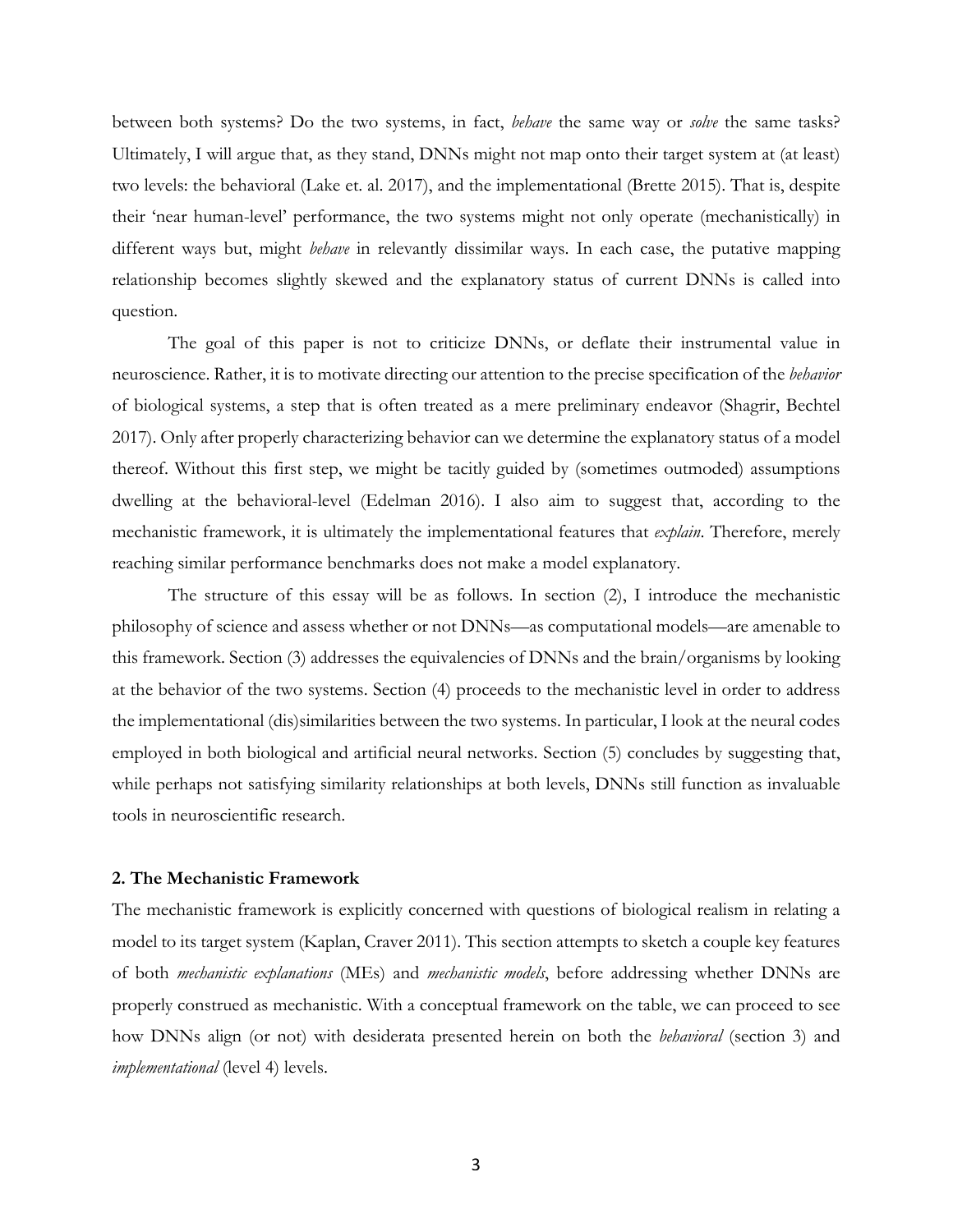The main aim of mechanistic philosophy of science is to assess how a phenomenon of interest,  $\varphi$ , is situated in the causal structure of the world (Salmon 1984). In other words, to explain  $\varphi$  requires elucidating the causally relevant features that realize it. Often through *decomposition* and *localization*  techniques (Craver 2007)<sup>2</sup>. Examples of  $\varphi$  include the mechanism for protein synthesis, the generation of the action potential, and neurotransmitter release. Consider the latter. Neurotransmitter release (NTR) is the process by which an action potential depolarizes the axon terminal and eventuates in the release of transmitter across the synaptic cleft (ibid.). As Machamer et. al. note, ϕs are sometimes demarcated by 'start' and 'finish' conditions (2000). In this case, depolarization initiates the process, and NTR terminates upon the release of transmitter. Between both start and finish there are biochemical cascades mediating the process, such as calcium ionic influx (which sustains NTR) and the docking of synaptic vesicles to the membrane.

While truncated for simplicity, the above example adumbrates two key desiderata governing MEs. First, and most importantly, is the specification of the *explanandum* ϕ (e.g., NTR). The *explanandum* assumes a central position as it ultimately frames notions of causal relevance. Stated differently, it is only in light of the  $\varphi$  that one may reliably infer whether an entity or activity is causally implicated in producing it. This is because mechanisms are always mechanisms *of* a phenomenon (Glennan 1996). MEs require more than the specification of parts and activities, however. One must also show how they are organized so as to produce  $\varphi$ .

The second desideratum is that to explain ϕ requires the identification and inclusion of *only*  causally relevant details. To explain ϕ, then, requires showing how causally relevant entities and activities underlie it. For example, it is known that calcium is causally relevant for NTR; conversely, sodium, which enters the cell contemporaneously, is causally *irrelevant* (Craver 2007). The question, of course, becomes: how does one determine the causal status of a given entity or activity? While this is a contentious question, one way to address it is the *causal interventionist approach* (Woodward 2003, 2017). The interventionist holds that researchers can reliably infer the relevance of an entity if they can manipulate or intervene on its activities and observe downstream effects (ibid.). In the above example, researchers Katz & Miledi (1967) determined the causal relevance of calcium influx by manipulating extracellular concentration and noting that upon eliminating it from the solution NTR no longer

<sup>&</sup>lt;sup>2</sup> Briefly, *decomposition* is the process by which researchers break φ down into smaller functions and subfunctions; *localization* is the process by which researchers localize and identify mechanisms that produce ϕ.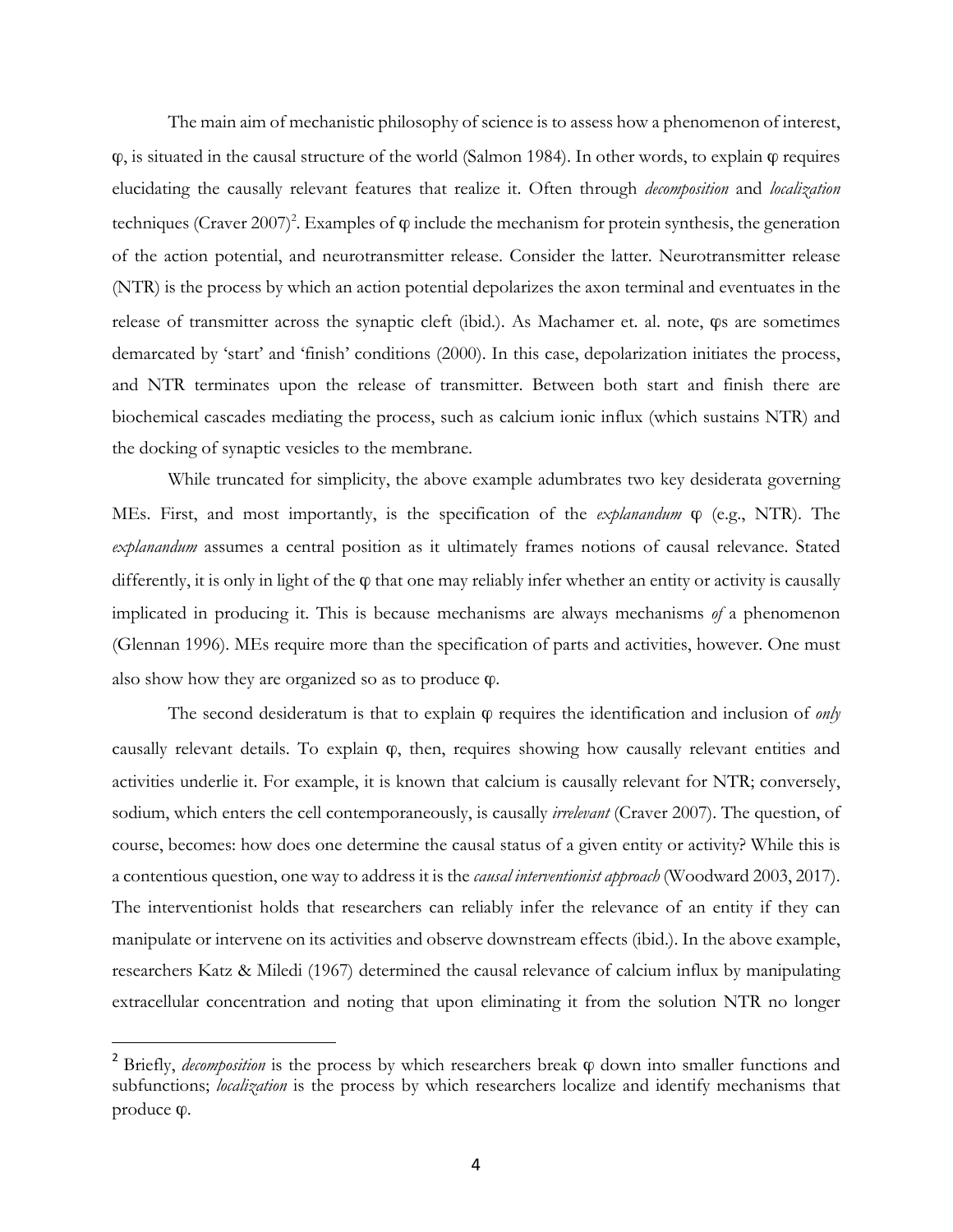occurred. By similar means, they determined that sodium is irrelevant in the process, as eliminating it from the solution did not compromise the eventuation of NTR. While the interventionist approach faces the challenge of differentiating causal from correlational effects (Jazayeri, Afraz 2017), it is one principled inroad into the problem.

An important distinction that falls out of the above discussion is the difference between *howpossibly* and *how-actually* explanations. The former are said to have 'explanatory purport' but are only loosely constrained by facts about the system. Thus, they are not 'fully' explanatory (Craver 2007). Moreover, they typically gloss over over some or most of the mechanisms implicated in producing ϕ. The latter, conversely, qualify as complete explanations. That is, they "represent all and only the *relevant*  portions of the [explanandum]" (ibid.: 27). Craver (ibid.) suggests that the lacunae in our MEs are slowly filled until we 'complete' the process, completeness always being relative to  $\varphi$  (Milkowski 2016).

It is often the case, however, that researchers do not have direct access to the mechanisms underpinning ϕ, and must resort to *model building* to capture its behavior and organization (Bechtel 2008; Zednik 2015; Milkowski 2013; Matthewson 2017a, 2017b). While there are a variety of model types (Bassett, Zurn, Gold 2018), *mechanistic models* are our primary concern. There are two corresponding desiderata in determining a mechanistic model's explanatory status. For one, it is critical to delineate the explanandum of the system under investigation, "otherwise the model's use and value will be unclear" (Milkowski 2016: 1460). Following Glennan (2005), I call this the *phenomenal description*  of the system. Secondly, mechanistic models evince how the system is situated in the causal structure of the world. It does this by representing the target system's causally relevant activities and entities. This is called the *mechanistic description* (ibid.).

The latter desideratum is often called a *model-mechanism-mapping* (3M) relationship (Kaplan 2011). That is, a mechanistic model is explanatory if (1) variables in the model correspond to entities and activities in the target system; and (2) the dependencies posited among the variables equate to causal relations between the components and activities of the mechanism (ibid.). Similar to MEs, mechanistic models are subject to completeness criteria. For instance, Craver suggests that there are *how-possibly* or *how-plausibly* models, which suggest how a system or mechanism works, but are only loosely constrained by biophysical considerations (Craver 2007). Similarly, these models often 'blackbox' the mechanisms that produce the phenomenon. Craver argues that a model becomes more explanatory as these black-boxes are 'filled' and the model transitions towards a *how-actually* model,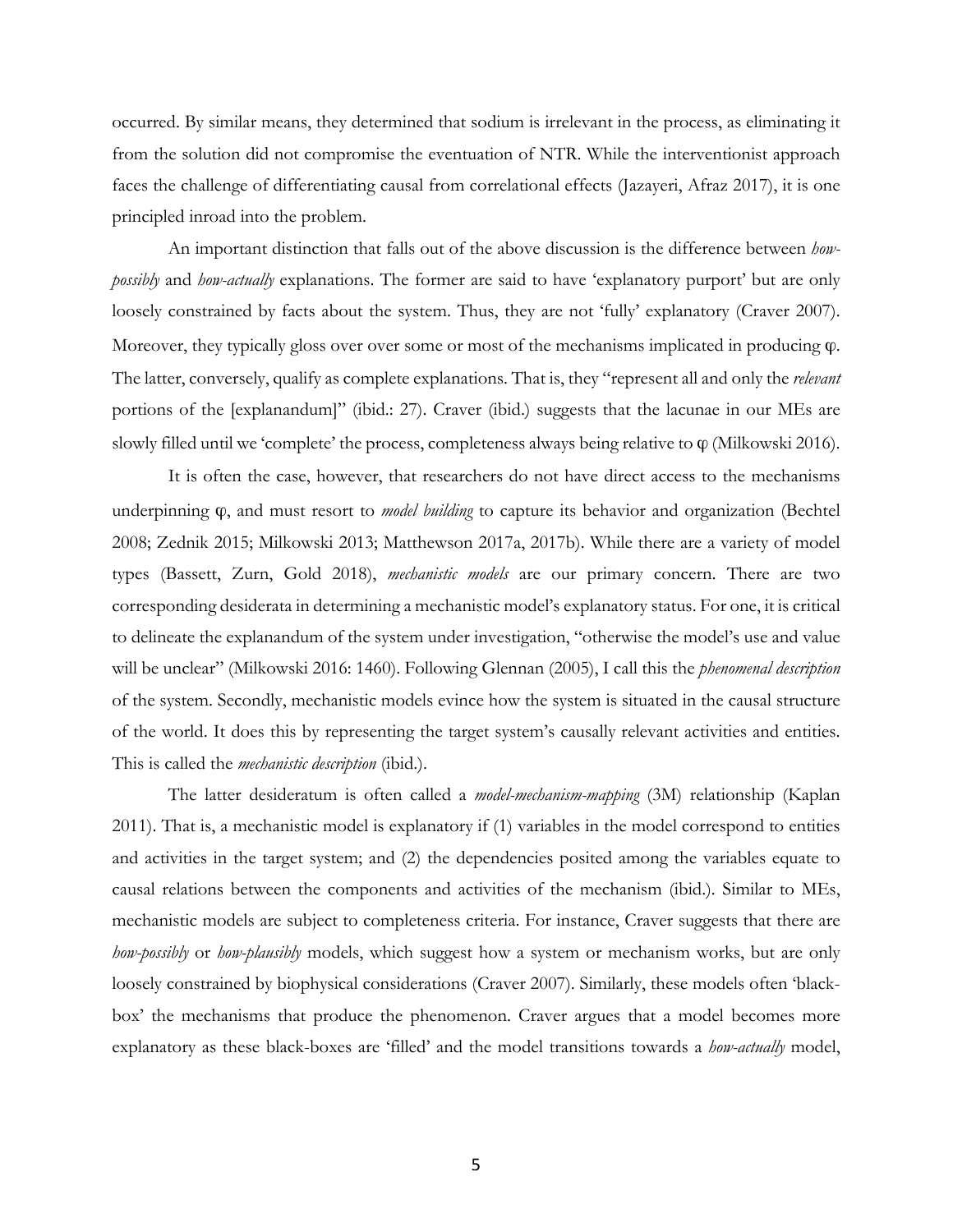one that represents only *relevant* portions of the target system (ibid.). It will be important to keep this distinction in mind as we proceed to our discussion of DNNs.

A model thus has to satisfy at least two similarity relationships to qualify as a mechanistic model of its target system: the *phenomenal description*, which characrterizes its behavior; and the *mechanistic description*, which focuses on its causal features. While the former is critical for guiding research, it is ultimately the latter that explains: "while a phenomenal description… is useful for describing and predicting the mechanism's behavior, it is the mechanistic model… that actually explains" (Glennan 2017a: 66). The above is a general account of MEs and mechanistic models, and more could be said (cf. Craver 2007). Nevertheless, I take the preceding as establishing the core of the mechanistic framework.

It might be suggested, however, that the mechanistic framework has no obvious connection to computational models, especially those situated in the network approach such as ANN/DNNs (cf. Chirimuuta 2014). Indeed, it could be argued that DNNs—comprised of homogenous and simplistic *units*—cannot be *decomposed* or *localized* as the standard mechanistic arguments suggest (Silberstein, Chemero 2013). For instance, units are functionally indistinguishable and hence interchangeable, and thus do not lend themselves to procedural methods such as decomposition, at least not in the same respect as biological neural networks (ibid). This is a common argument and might evince the limitations of paradigmatic mechanistic approaches. Yet it is unclear whether decomposition and localization exhaust the tools of the mechanistic framework (2014, 2018). For instance, equally integral to the mechanistic framework is the *interventionist approach*, and in this case researchers often manipulate or intervene in their networks in ways similar to studies performed on organisms.

Interestingly, Kietzmann et. al. argue that the interventionist approach allows researchers to assess the relevance of architectural features (feedforward or recurrent structures, say), connection weights, additional layers, network statistics, and so on (2017: 14). As Zednik puts it:

Networks models… emphasize organization properties, individual component parts, and operations, while still rendering the relevant network mechanism amenable to interventions… and control. Insofar as this is one of the principle norms of [MEs], models that describe brain networks in ways that satisfy this norm should be considered mechanistic. (2014: 17)

Moreover, while the above criticisms might apply to traditional ANN approaches, there has been a recent development in machine-learning called *explainable AI* (Bornstein 2016). Largely due to rising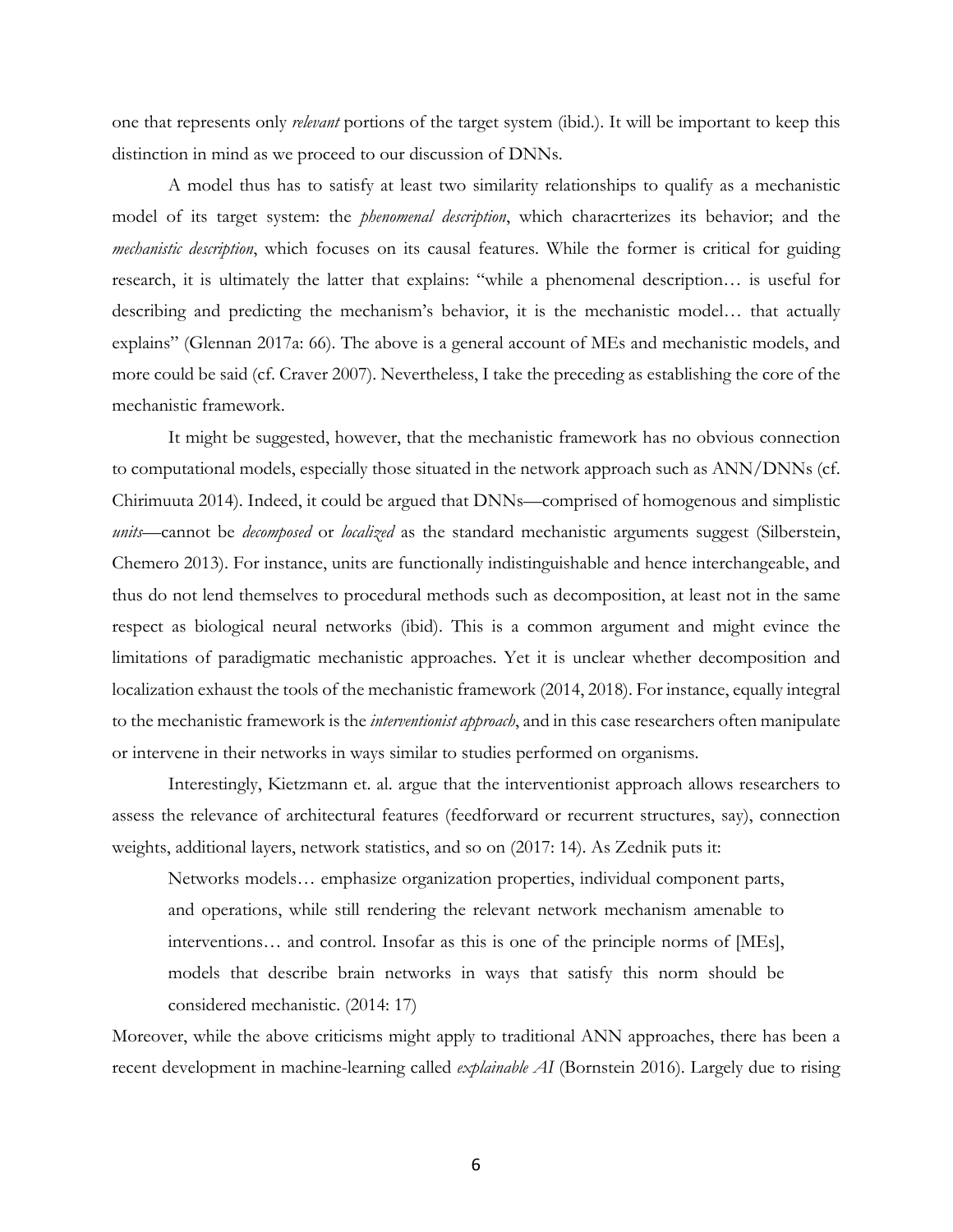concerns of inscrutability and incomprehensibility—the so-called 'Bonini's paradox<sup>33</sup>—researchers have started developing techniques for *visualizing* the activation patterns of individual units, so as to render their activities more interpretable (Yosinski et. al. 2015; Doshi-Veliz, Kim 2017). Thus, the means of decompositions and localization, commonly seen as proprietary to the biological sciences, seem to be encroaching upon the DNN community, since they offer a new heuristic for surmounting inscrutability claims (Bornstein 2016).

For the rest of this paper, I take DNNs as amenable to mechanistic analysis (for more detail, cf. Piccinini, Craver 2012; for contrast, cf. Ross 2015). With the preceding on the table, we may better approach the question at hand: do DNNs satisfy key mechanistic desiderata specified herein? That is, do they exhibit the phenomenal description or the task to be explained (e.g., object or speech recognition)? Do they reference causally relevant details at some relevant level of finer grain? In the rest of this paper, I set out to suggest two problems facing a mapping relationship between DNNs and the brain.

## **3. The Phenomenal Description: A Comparison at the Behavioral-Level**

In debates concerning biological realism, the questions almost invariably address the mechanistic components of a model. However, it is also important to look up to assure that the behavior of the model is itself biologically realistic. In mechanistic terms, this amounts to specifying the *explanandum*  or phenomenon to be explained. It is thus important to have a good sense of the system's behavior, as it is only against the explanandum that a model can be assessed. This section, then, addresses the relationship between DNNs and brains/animals on the *behavioral-level* to see if the two exhibit comparable *phenomenal descriptions*.

To begin, what does it mean, to behave? The answer seems self-evident: behave is what animals *do* (Edelman 2016). As it turns out, characterizing behavior is one of the most important, if often underestimated, steps in explaining biological systems, as choosing among the many things animals *do* influences the models and explanations we produce (Kaufmann 1971). Nonetheless, perhaps due to its *prima facie* self-evidence, the behavioral-level is particularly prone to assumptions and biases that we typically pass over in favor of mechanistic underpinnings. As Shagrir & Bechtel note: "the specification of phenomena is generally treated as unproblematic—the problem is

<sup>&</sup>lt;sup>3</sup>Bonini's Paradox concerns the construction of a model that is as complex as the target system being modeled, thereby compromising its explanatory potential.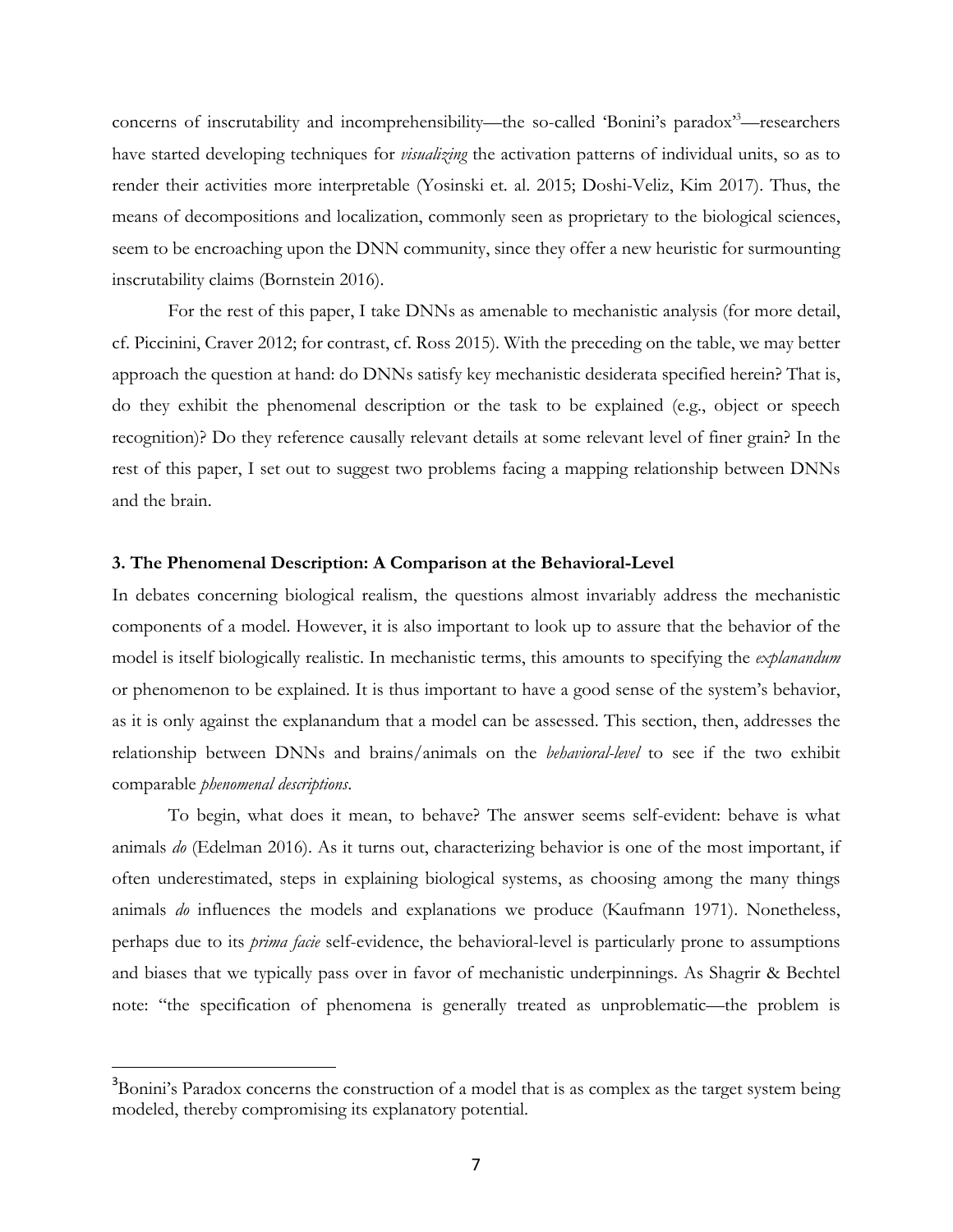explaining them" (2017: 190). But rather than a preliminary endeavor, characterizing behavior should be seen as something fundamental in its own right (Krakauer et. al. 2017). Thus, in this section I assess whether DNNs (1) engage in the same *learning tasks* and (2) *behave* in the same way. In particular, it will be argued that by specifying behavior in terms of the information processing tasks being performed (typically in terms of input-output profiles), and not factoring in other features (an animal's learning tasks or intrinsic motivation (Baldasarre 2011)), we are led to perceive a commonality between the two systems (Edelman 2016). It will be argued that by updating our conception of behavior, a mapping relationship between DNNs and animals becomes more problematic.

#### **3.1 Is 'Near Human-Level' Near Enough?**

In the introduction I addressed a couple factors behind the DNN success story. While work in deeplearning required notable theoretical work, it was largely advancements in computational power that accelerated DNN research. As Hinton jocularly remarked, it took 17 years to get deep-learning right: one year thinking, and 16 years of progress in computing (quoted in Cox, Dean 2014). One such development was the unprecedented access to petabytes of (un)labeled data from the internet ('bigdata'). Perhaps, however, this is where we can see our first palpable difference between DNNs and animals: the former require ponderously large datasets and (mostly) supervised learning (Glaris et. al. 2018); the latter are capable of learning from few examples and operate according to internally driven cost functions that are not set or supervised explicitly by the environment, as feedback is often sparse through time (Marblestone, Wayne, Kording 2016).

More perspicuously, the two—DNNs and animals—seem to engage in different *learning tasks*, suggestive of a wide dissimilarity in terms of the goals they achieve. Indeed, Lake et. al. motivate similar concerns in their influential paper, "Building machines that learn and think like people" (2017). They argue that despite impressive near human-level performance on a variety of behaviorally relevant challenges (e.g., character recognition (Ciseran et. al. 2012)), the two systems might in fact achieve their goals by solving different learning task. To illustrate this point, consider the recent excitement surrounding AlphaGo's win against world champion Lee Sedol at the game of Go (Silver et. al. 2016). Before competing in its first game, AlphaGo was trained on 28.4 million possible board positions. It subsequently played an initial batch of 30 million games before continuing to play successively stronger versions of itself. By the time of its match with Sedol, AlphaGo completed 100 million games in total. In striking contrast, Sedol is estimated to have played around 50,000 games in his entire life. Considering such a wide disparity, it is surprising that Sedol could keep up at all (Lake et. al. 2017).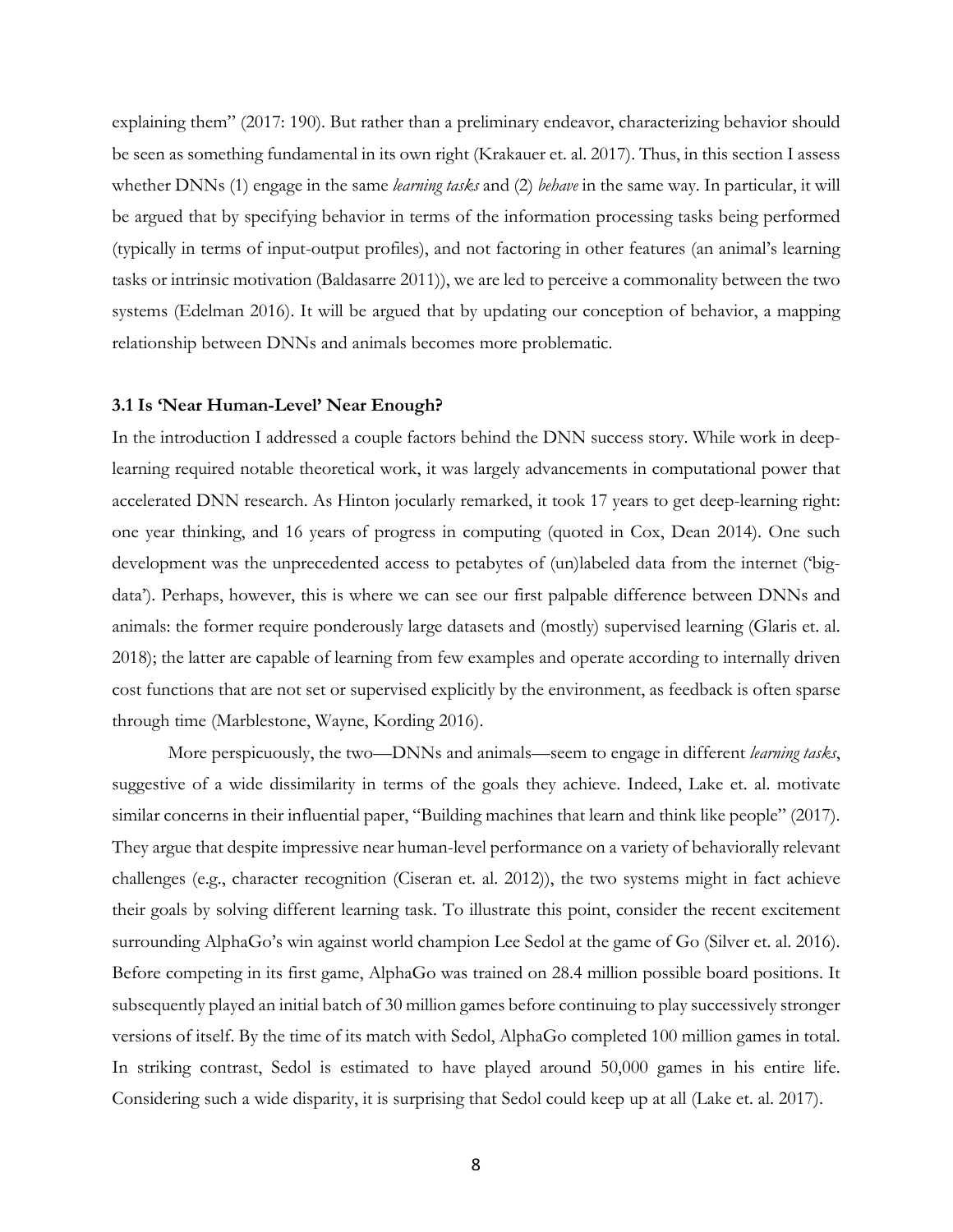This example is both impressive and illustrative. Impressive, as it evinces the computational power of current deep-learning techniques as embodied in DNNs; illustrative as it indicates that AlphaGo, despite reaching and then surpassing expert human-level performance, might perform different learning tasks to reach its goal: "it is not that [DNNs] and people are solving the same tasks differently. They may be better seen as solving different tasks" (ibid.: 9). The justification for this remark is that humans, and animals more generally, approach novel situations with an extensive backdrop of prior experience. As a result, humans have an edifice of domain-general and domainspecific knowledge before they even begin.

Additionally, human cognition seems to consist of—and be bootstrapped by—several cognitive 'ingredients' (i.e., knowledge-transfer and learning-to-learn) and developmental 'software' (i.e., intuitive psychology; ibid.: 9-19). Conversely, DNNs embody a strong empiricist conception of the world reminiscent of Turing's blank notebook<sup>4</sup>. Stated differently, they begin with little to no prior knowledge, and thus learn everything from scratch (hence their need for laborious training and large datasets). From this, Lake et. al. draw the following conclusion: "Human learners fundamentally take on different learning tasks than today's neural networks, and if we want to build machines that learn and think like people, our machines need to confront the kinds of tasks that human learners do" (ibid.). A guiding question, then, is: what would it take for AlphaGo to achieve human-level performance with as (comparatively) little data as Sedol? Lake et. al. propose that this can be done by approximating human learning tasks more closely. Not only would this potentially augment DNN performance, but perhaps unravel the mysteries of human cognition (ibid.: 23).

Lake et. al.'s prescient analysis conveys the need for a strong conceptual framework. By carefully specifying the learning tasks humans and other animals perform, it becomes clear that DNN's impressive near human-level performance is not enough to establish a similarity between model and target system at the behavioral-level. Until DNNs approximate at least some aspects of the *phenomenal description*, however, the amount of explanatory insight they provide is questionable. This is not to say they cannot achieve this, just that in assessing the explanatory status of a model it is paramount that the two systems exhibit the same *phenomenal description*, which, in turn, requires carefully specifying what the system does.

<sup>&</sup>lt;sup>4</sup> Turing depicted a child's mind as similar to a blank notebook with "rather little mechanisms and lots of blank sheets", with the pages slowly filling up following experience, particularly in terms of responses to rewards and punishments, recapitulating the strong behaviorist tendencies of his time (Lake et. al. 2017).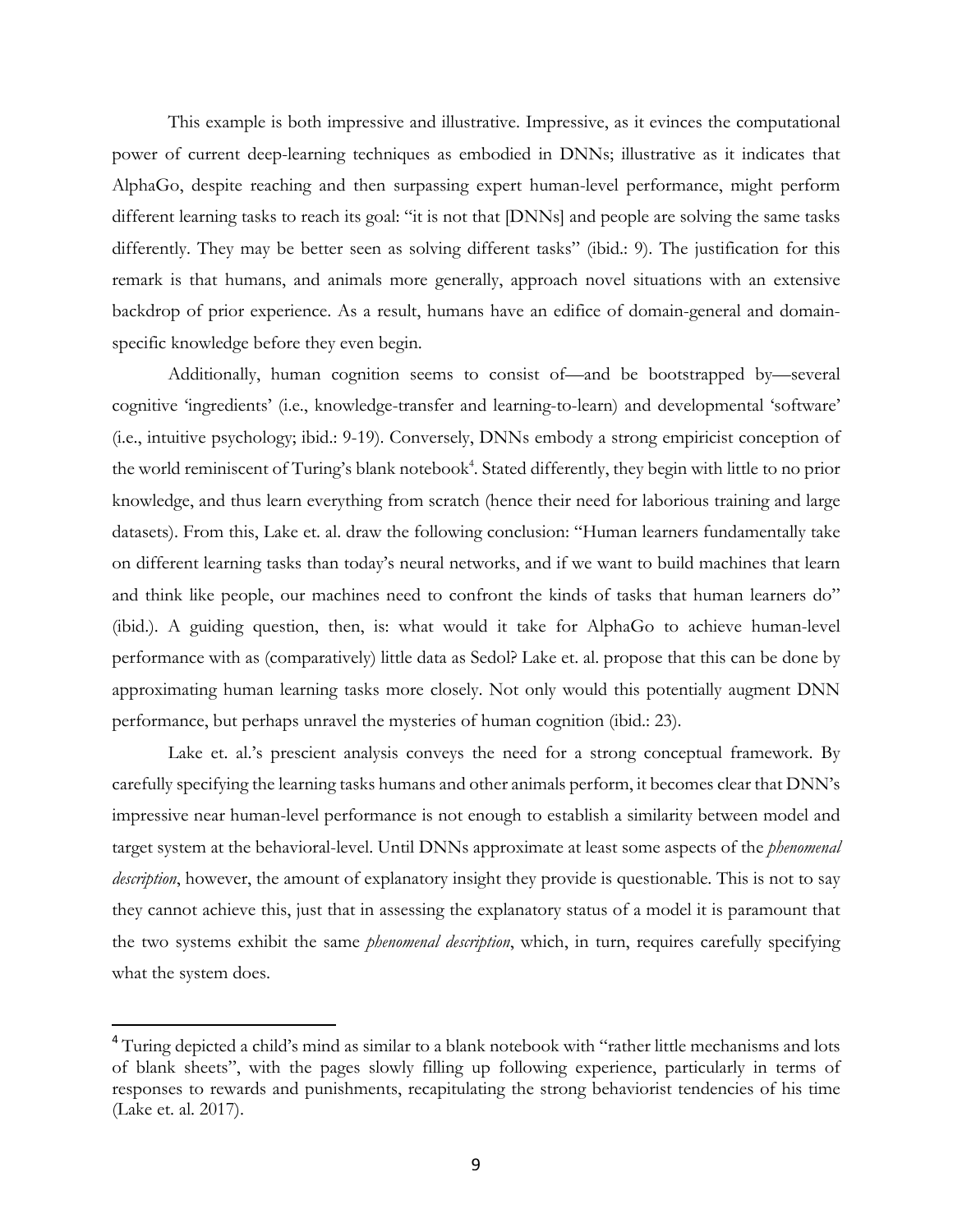This interlocks well with the mechanistic point of judiciously specifying the explanandum. Importantly, this goes beyond the specification of a problem in terms of input-output relations (Shagrir, Bechtel 2017). In other words, if we characterize human player's behavior or the problems they face in terms of the information they begin with (their input) and the state in which they need to end up (their output), then AlphaGo appears to achieve what humans achieve. However, while specifying an input-output profile is perhaps *one* important ingredient in characterizing the tasks an animal faces, it does not follow that a model which exhibits this input-output profile in fact *behaves* the same way. In fact, Shagrir & Bechtel argue that one trivializes the behavioral-level by looking at an animal's task merely in terms of the inputs with which it deals (2017: 207). In our above example, then, it is not just that the task consists of board positions (input) and winning (output). Rather, it is whether or not AlphaGo performs similar *learning tasks* to human agents. As suggested above, this does not appear to be the case. The upshot is that identifying comparable input-output profiles might actually mislead us into perceiving behavioral similarities between the two systems (ibid.). That is, if we conceive of AlphaGo's tasks as simply winning, then AlphaGo satisfies the *phenomenal description* of the target system. But if the task is *reconceived* as learning from a limited number of trials, say, then DNNs no longer seem to correspond.

Interestingly, the conception of behavior as a mapping from inputs to outputs has a long and complicated history in the mind and brain sciences (cf. Skinner 1957). Edelman (2016), for instance, argues that this so-called *stimulus-response arc* (often called an input-output doctrine (Thompson 2007)) operates as an implicit assumption in these disciplines. In brief, the stimulus-response arc assumes that organismic behavior consists of a set of *reflexes* or *responses* to incoming pleasant or noxious stimuli, which are either hardwired or conditioned using reinforcement learning associated with reward and punishment (Graham 2017). It has recently been argued, however, that this preconception is largely outmoded and unfounded, yet still influences the explanations and models we provide (Krakauer et. al. 2017). Given that behavioral-level assumptions frame the entire research program, it is thus "particularly important to be open to the possibility that we have them wrong" (Edelman 2016: 751). It is crucial, then, from a mechanistic perspective to subject our assumptions to critical assessment, especially since they in part determine the explanations and models we produce (ibid.). If I am right in suggesting that conceiving AlphaGo's task in terms of input-output relations leads us into perceiving a correspondence with humans, then this suggests that the stimulus-response arc still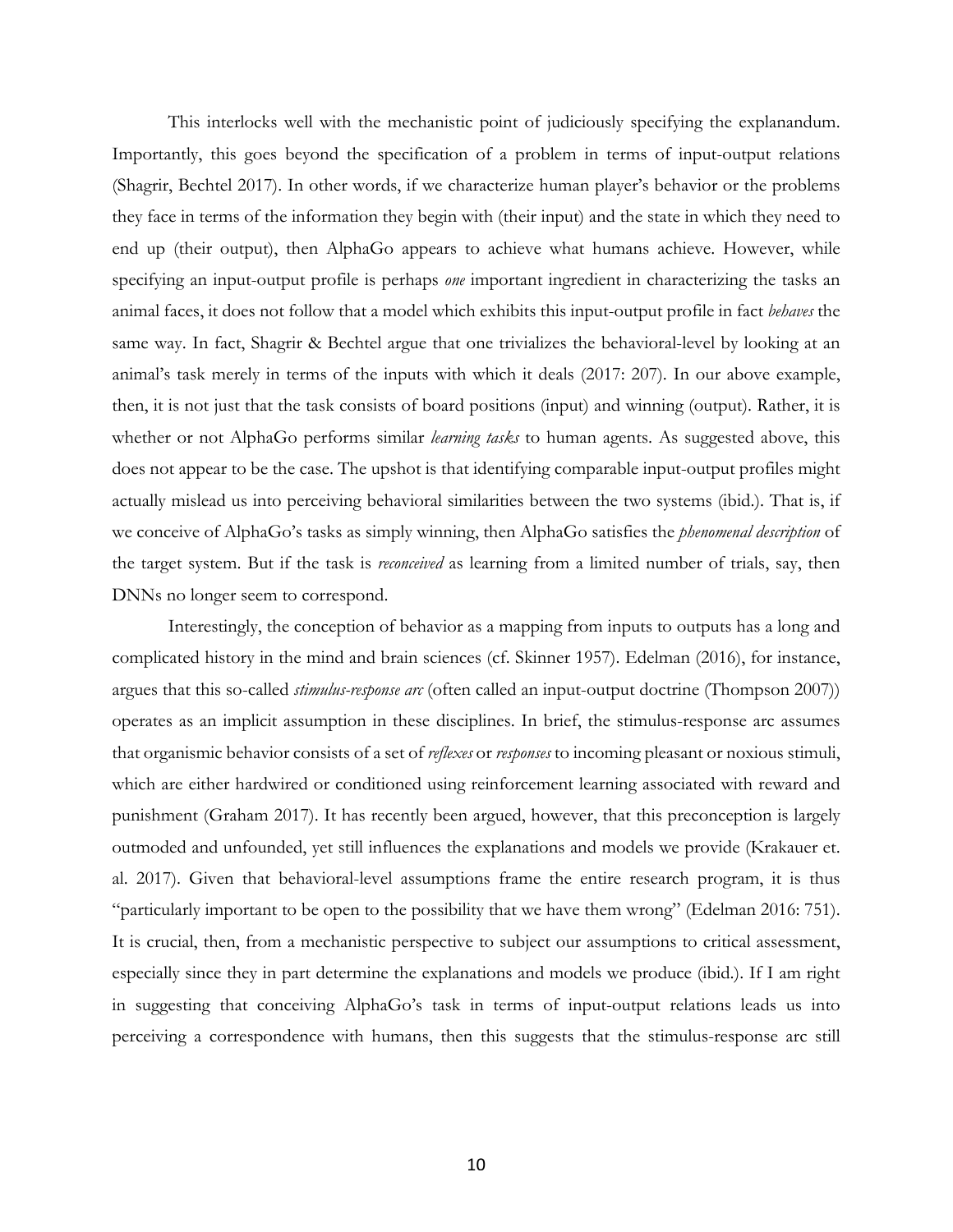influences research today (Edelman 2016). To elaborate, I will look at the behavior of *deep feedforward convolutional neural networks*<sup>5</sup> (CNNs).

CNNs have been used to model longstanding computational difficulties associated with human and animal cognition, such as object classification, shape detection, and even certain linguistic tasks (Kubilius et. al. 2016; Khaligh-Razavi, Kriegeskorte 2014; Sutskever et. al. 2014). Currently, CNNs are seen as one of the most promising means to model these behaviorally relevant tasks, since not only have they outperformed all pre-existing models to date, but also rival their target systems on object classification under normal viewing conditions (Yamins, DiCarlo 2016a). Without degrading their successes (especially given their simpler architectures), it is important to note that CNNs can be characterized in terms of the above stimulus-response arc (Edelman 2016). They exhibit this behavior in that they excel at *categorization problems*, tasks that involve mapping entire structures to entire structures in a way that resembles a Google or Watson query (ibid.). Insofar as CNNs are used to model behaviorally relevant tasks, it is important to assess whether or not they correspond to organismic behavior. This does not seem to be the case, however, as organismic behavior is *agentic* and *self-initiated* in a way that goes beyond stimulus-response contingencies, as we will see below (Krakauer et. al. 2017; Anderson & Perona 2014; Cooper & Peebles 2015; Fetsch 2016; Frank & Badre 2015; Fregnac 2017).

Despite the fields of biology and ethology proposing more ecologically nuanced conceptions of behavior (Gomez-Marin et. al. 2014), the stimulus-response arc persists not only in machinelearning, but in the mind and brain sciences (Edelman 2016). It seems to persist because it subjects the organism to an "explicitly causal analysis", one in which behavior can be captured by measurable responses to controlled stimuli parameters (Bowers 1973). Yet despite its practical utility, much is lost in casting the organism in terms of mapping inputs to outputs. For instance, this seems to obscure the *agentic* or *active* nature of behavior. Put differently, organismic activity is self-initiated "in a manner that blurs the distinction between a stimulus, which could be an act… of the agent, and a response, which could be the resulting snapshot of the environment" (Edelman 2016: 754). Furthermore, it does not

<sup>5</sup> The following argument should not be taken as an argument against DNNs *simpliciter*, but CNNs. DNNs come in a variety of forms and consist of subtly or dramatically different network architectures. One such network that goes beyond input-output mappings is a *recurrent neural network* (RNN), which consists of lateral and feedback connections. Recurrent topology allows RNNs to approximate dynamic systems, meaning their output is also dependent on occurrent network activity, as well as previous computations. They are not simply classifiers in the same way as CNNs. My argument should not be taken as addressing RNNs, but, for simplicity, as addressing CNNs.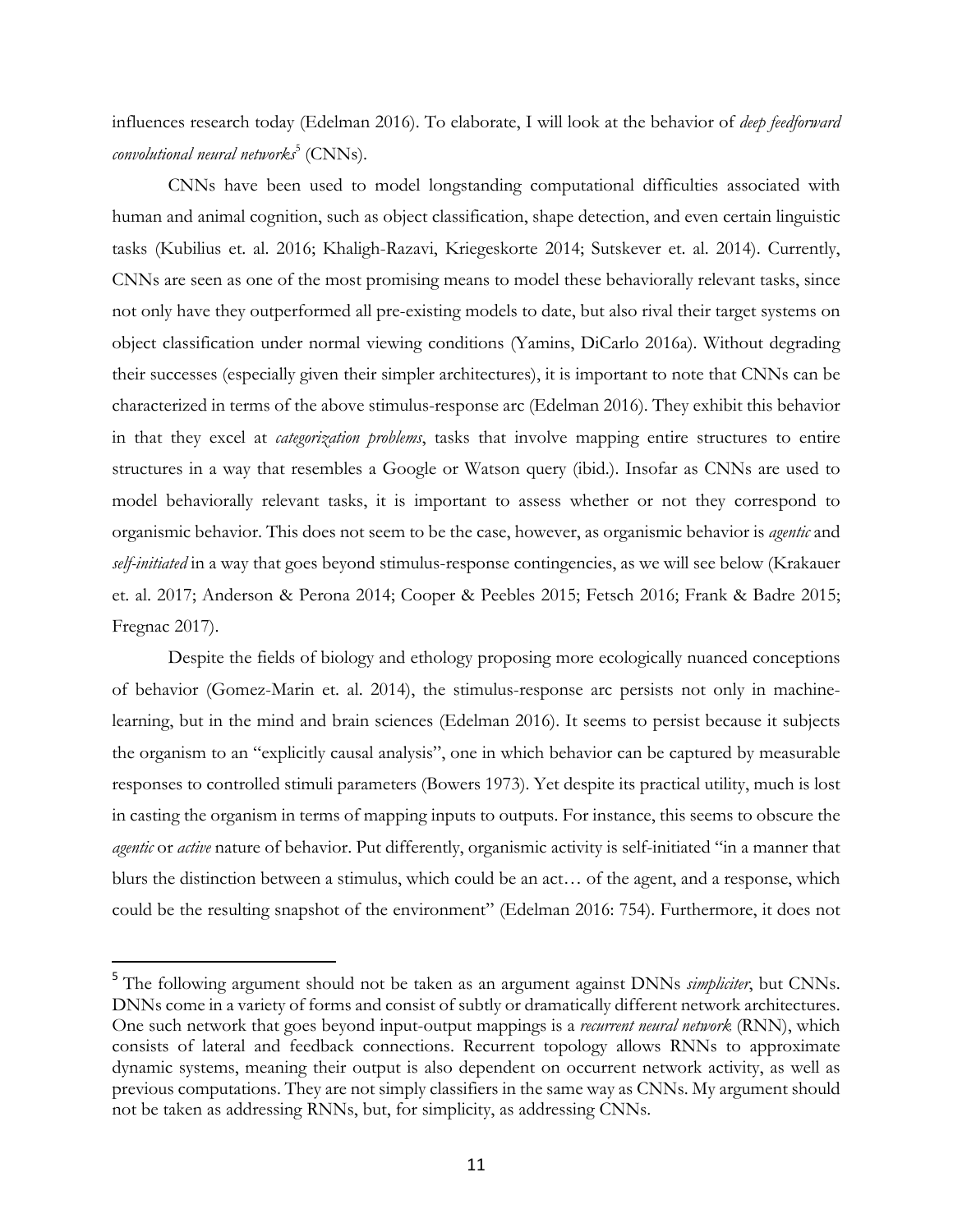do justice to the *spontaneous* activity that characterizes nervous tissue and flexible behavior, which makes it difficult to identify singular reflexes that respond exactly the same way upon even the same stimulus parameters (ibid.).

A further difficulty with the stimulus-response arc is that it indiscriminately entails that any coordinated response to observable stimuli qualifies as behavior (Krakauer et. al. 2017). This appears to be a mistake, as certain stimuli hold more relevance to the organisms than others: "animals are constantly in motion… which invites the following easy mistake: since an animal is responding to stimuli, and physiological processes are measurable, one is therefore studying an animal's behavior… [But] it is a significant confusion to label a coordinated response to a stimulus a 'behavior' without first determining the relevance of the response to the animal's life" (ibid.: 482). The problem, to state it differently, in this 'easy mistake' is that it couches behavior solely in terms of the *observable inputs* with which the animal interacts and the *measurable responses* thereby produced, but does not consider which stimuli are *relevant* to the animal's life. That is, the notion of relevance is not evident merely in the input-output relations, as it is in part determined by the *intrinsically motivated* and *agentic* features of the animal (Baldassarre 2011; Edelman 2016). Thus, as Thompson puts it: "it is crucial to distinguish between information about stimuli as defined by an observer and information in the sense of what meaning the stimuli have for the animal" (2007: 43).

The important point for present purposes is that the input-output doctrine has not only operated as a tacit preconception in machine-learning, but in the mind and brain sciences as well (Edelman 2016). I argue that this correspondingly leads us into perceiving a similarity between the two systems in which CNN models satisfy the *phenomenal description* requirement. However, if we *reconceive* behavior as something beyond stimulus-response contingencies, then the mappability of model to target system at the behavioral-level becomes more problematic. I have argued briefly above as to why organismic behavior may not be adequately conceptualized in terms of stimulus-response arcs. I now bring this back to our current evaluation of CNN models.

Consider the difficulty in treating linguistic production in terms of input-output mappings (Chomsky 1959; Edelman 2016). This has traditionally been a longstanding problem for a stimulusresponse conception of behavior, largely due to its diachronicity and high-dimensional search space in which "the next word in an utterance may depend in principle on the speaker's entire past life experience, as well as another word choice that is still in the future" (ibid.: 756). Nonetheless CNNs have been used in modeling a myriad of linguistic tasks. How are CNNs capable of modeling the very behavior that seemed to challenge such an approach? As Edelman notes, this somewhat surprising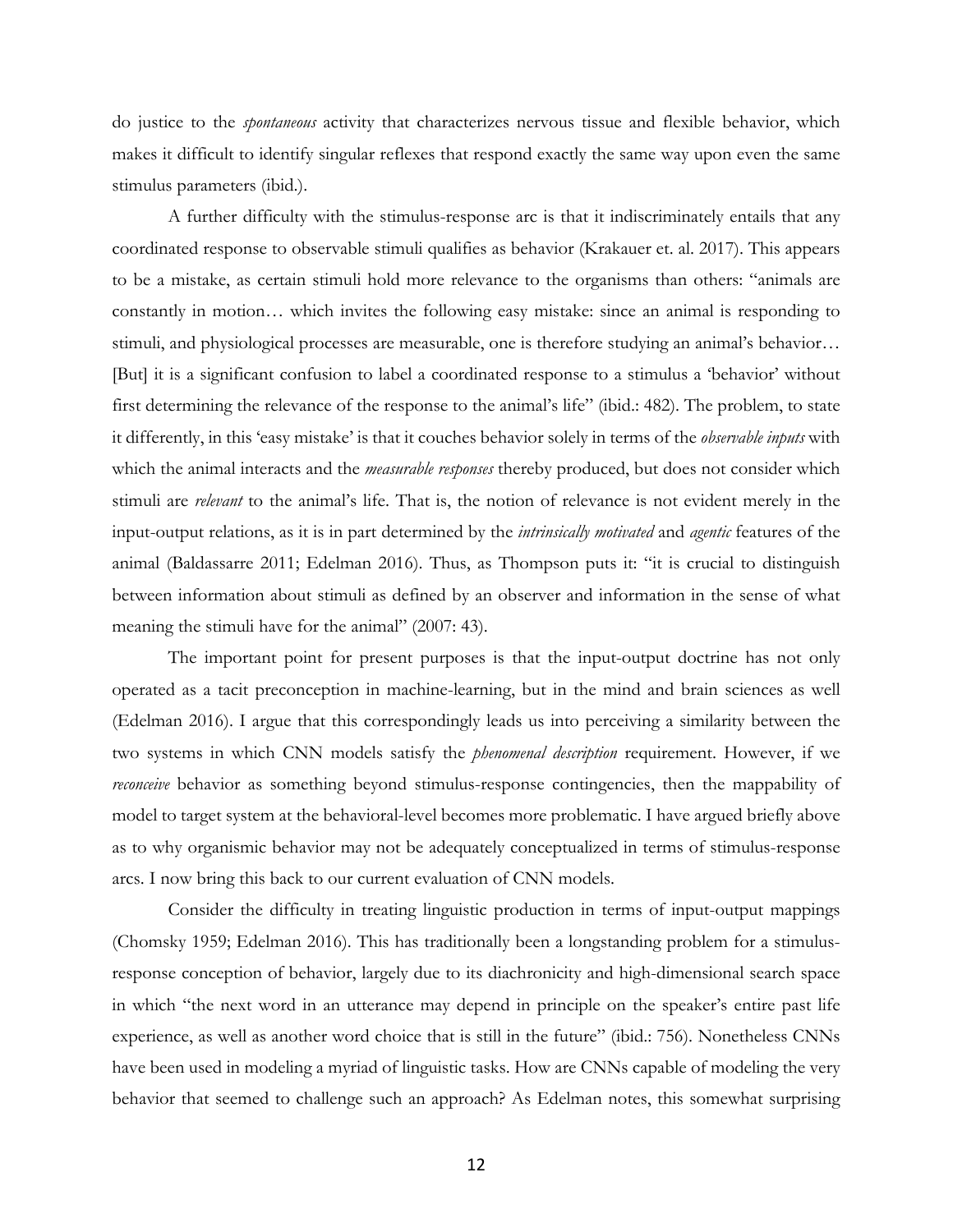ability can be explained "if one considers closely the kinds of language tasks on which [these DNNs] do well. Invariably, these involve the mapping of entire structure to entire structures (as in learning to choose the best parse tree for a given input sentence)" (ibid.: 754). But language production, so I argue, is not adequately conceived of as a classification or mapping between a (finite) range of a large set of sentences and a large set of sentences (Marcus 2018). Rather, it is better viewed as "a potentially infinite range of input sentences and an equally vast array of meanings, many never previously encountered" (ibid.). The take away point is that by updating our conception of behavior to account for the *agentic* and *intrinsically motivated* nature of environmentally situated animals, then the conception of behavior as a stimulus-response arc begins to lose tractability. Thus, the initial grounds for perceiving a commonality between CNNs and animal behavior begins to give way: "[CNNs] can serve as models of behavior only if we pretend that behavior amounts to one Google [query] after another" (Edelman 2016: 754).

It is worth mentioning, however, that many researchers in machine-learning are now skeptical of CNNs as models of behavioral tasks, and they are by no means representative of the entire DNN wheelhouse. Nevertheless, the example of CNNs (still a prominent model choice (Kietzmann et. al. 2017)) illustrates the mechanistic point of carefully characterizing the behavior of biological systems, as this ultimately frames the models and explanations we subsequently provide. Thus, in the same way that Lake et. al. (2017) stress the importance of properly identifying the learning tasks of human agents, and therefore the need for a strong theoretical framework, so, too, is it paramount to properly characterize the *behavior* of biological systems. To recapitulate a point made at the beginning, for DNNs to model biological systems it is important to emulate biologically realistic behavior. This does not seem to be the case with CNNs, as the stimulus-response arc is biologically untenable (Edelman 2016).

In this section I have selected examples from Lake et. al. (2017) and Edelman's (2016) work to argue that there are some difficulties in relating (at least) some DNNs to biological systems at the behavioral-level. This thereby casts doubt on the mapping between the two in terms of their *phenomenal descriptions.* If we want DNN models to be explanatory of biological systems, however, then it is important to satisfy a similarity relationship here (ibid.). It is key, then, that DNNs work towards approximating the dynamic and agentic features of biological agents (Marblestone, Wayne, Kording 2016; Baldassarre et. al. 2017). I have tried to argue that there is important work to be done at the behavioral-level in terms of carefully characterizing the behavior of biological systems, and this ultimately goes beyond input-output characterizations (Shagrir, Bechtel 2017). Accordingly, achieving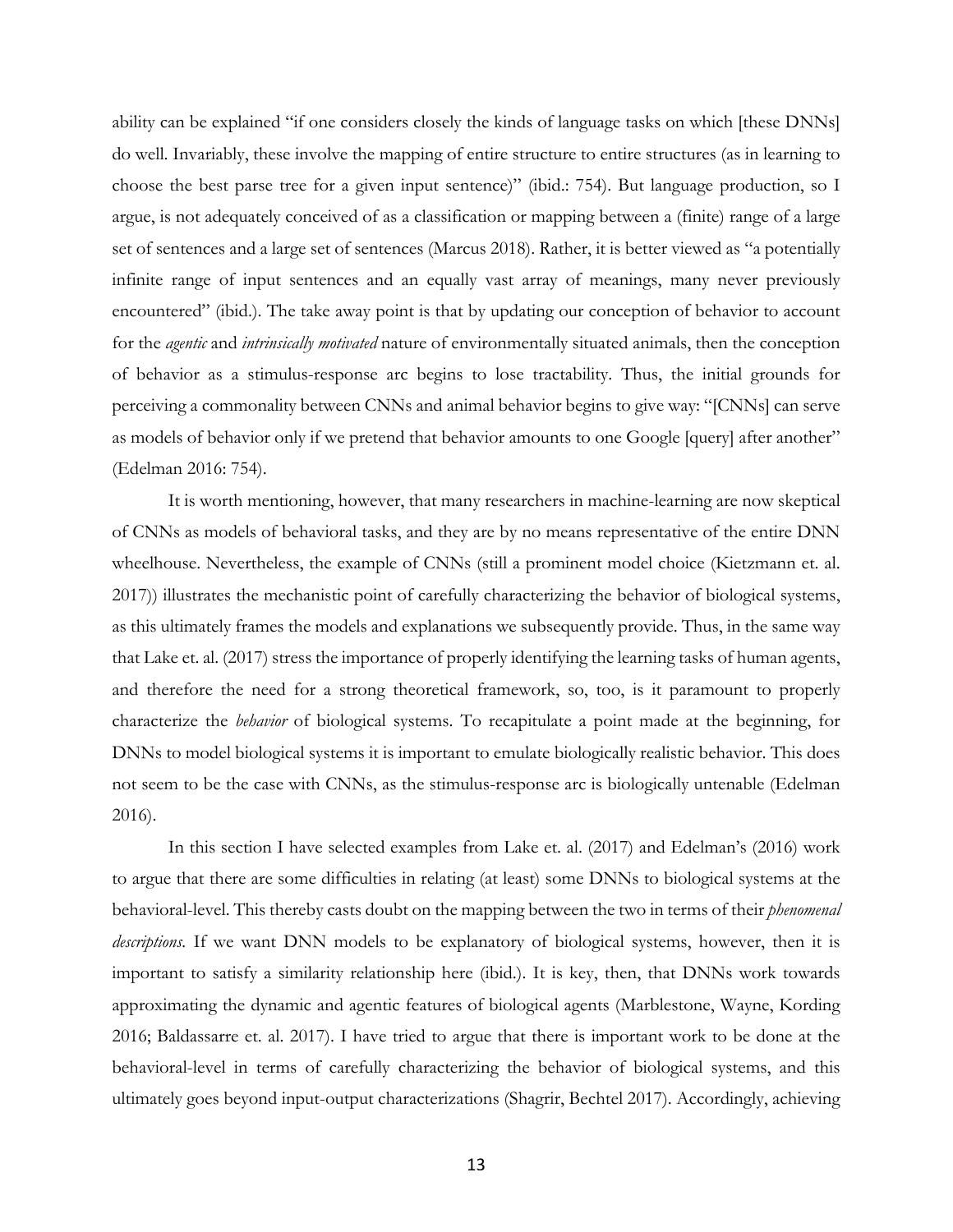human-level performance does not seem to establish the required similarity relationship. In the next section, we proceed to the implementational level to assess the mapping relation between biological and artificial neural networks in terms of their *mechanistic descriptions.* 

## **4. The Mechanistic Descriptions: An Analysis at the Implementational-Level**

In the previous section, I presented an argument put forth in Lake et. al. (2017). The argument presented herein—targeting the explanatory status of DNN models—overlaps closely with theirs. One important difference, however, is that my argument addresses biological realism and approaches the problem from within the mechanistic framework. As explicated in section (2), the mechanistic framework aims to show how a phenomena of interest is situated in the causal structure of the world. This is done by elucidating the causally relevant entities and activities that give rise to it. When designing a mechanistic model, then, it is important to ensure it reflects not only the behavior of the system, but also its components (the 3M relationship). While Lake et. al. recognize the importance of neuroscientific knowledge in 'constraining' cognitive theories, they argue that a bottom-up approach typically fails to address how structure (synapses and morphology) relates to function (higher-level behavior and cognition). They therefore stress the importance of a strong conceptual framework that constrains future research (2017: 21). The previous section motivated similar concerns.

Nevertheless, I would argue that attention to biological veridicality does more than simply constrain model selection, and is rather integral to the mechanistic framework, as it is ultimately the mechanistic model that explains. Thus, in this section I address DNNs in terms of their implementational details (the mechanistic description). In particular, I address the neural codes involved in biological and artificial neural networks, and identify a potential disjunct between the two (therefore not satisfying the 3M requirement). While there are a variety of codes under investigation, the *rate* and *temporal-codes* dominate the debate (Brette 2015).

Before proceeding, it is important to briefly comment on the role of abstraction in modeling biological systems. Following Godfrey-Smith (2006), I take abstraction as the (un)intentional omission of details that might be causally relevant to the system's functioning, but do not need to be explicitly represented in the model. Abstraction is necessary feature of all computational models, as it makes them both more intelligible and tractable (Kriegeskorte 2015). As such, one may wonder what significance the neural code has for the question at hand. Why neural codes? Why not architectural features, or the fact that neurons are represented as dimensionless points? After all, an analysis of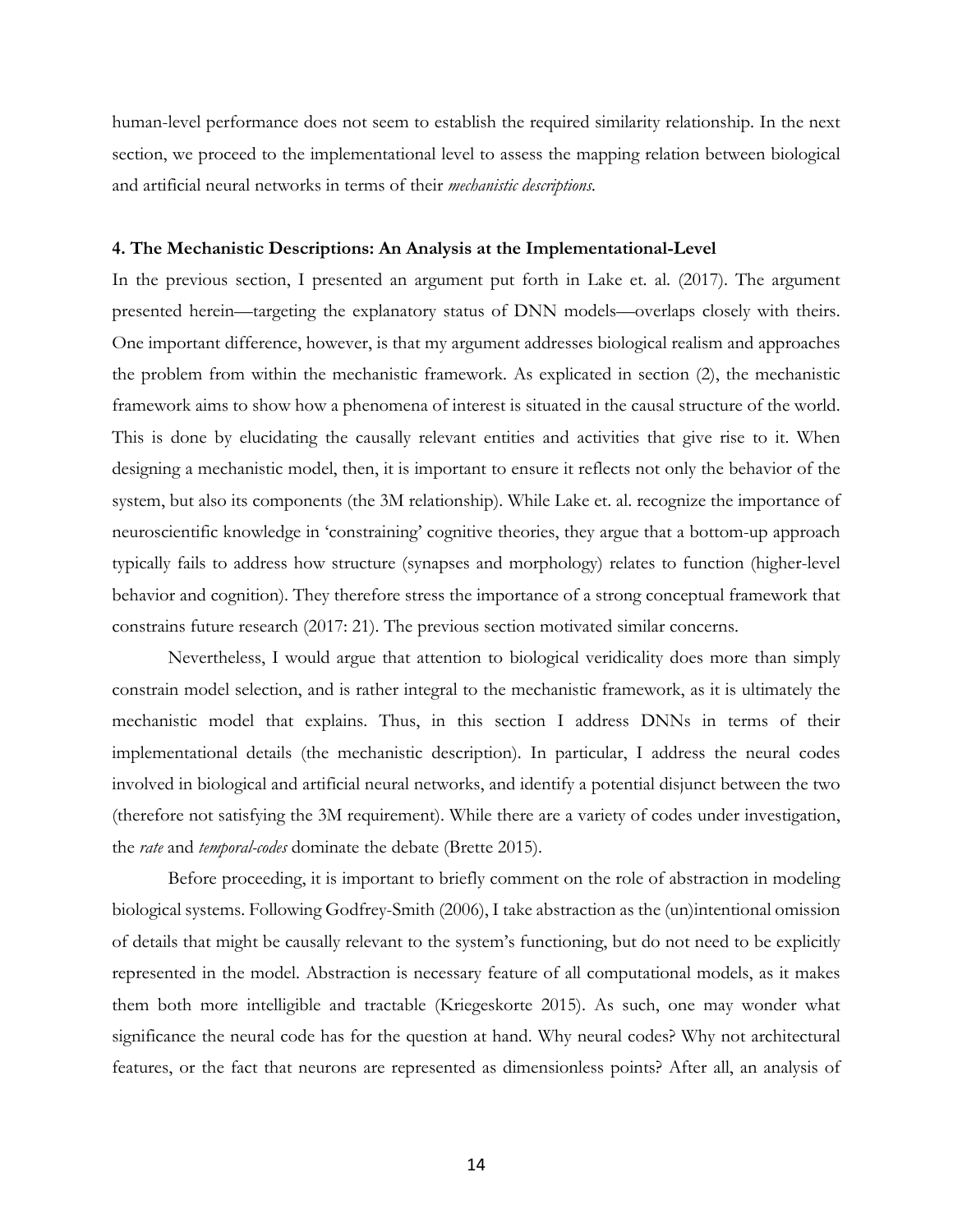DNNs and neural systems is in many ways a study in contrasts (Cox, Dean 2014). In principle, then, any number of features could have been identified.

The reason the neural coding debate is a useful example is that it presents intriguing similarities to the argument presented in the previous section. Therein, we saw that characterizing behavior in terms of input-output relations might obscure many features we view as integral to biological agents. Similarly, it has recently been argued that the coding debate revolves around a similar complication (Brette 2015), as I try to make clear below. Moreover, empirical evidence is mounting that suggests spiking dynamics might not only be computationally significant, but necessary for explaining neural systems (Brette 2015). Approximating spiking dynamics in DNNs would not only be more biologically realistic, then, but is "arguable the only viable option if one wants to understand how the brain computes" (Tavanaei et. al. 2018: 1). Thus, while spiking models are not as powerful (in terms of performance) as rate-coding ones, there are reasons to believe this feature is important to capture (ibid.; Huh, Sejnowski 2017; Abbott et. al.  $2016$ <sup>6</sup>.

## **4.1 Biological and Artificial Neural Networks: A Tale of Two Codes**

 

The neural code is postulated as the means by which neurons encode information in the form of incoming spike trains, and decipher that information in order to emit (or not) an action potential one of the main forms of neural communication (Dayan, Abbott 2005). At a more abstract level, the neural code concerns how an animal is able to transform information on the sensory periphery into complex, adaptive behavior. As mentioned above, the two most common codes to be discussed are the *rate* and *temporal-codes* (ibid.).

A *rate-code* is an abstract mathematical description of a neuron's electrical activity (usually in the form of differential equations). It is called a rate-code because it captures the neuron's mean firing rate, which is obtained by averaging over many spikes (Brette 2015). Moreover, rate-codes typically operate according to Poisson statistical assumptions, which assumes that the arrival of an action potential is independent of previous input or activity. Under a rate-code, then, the main source of information transmission is the neuron's mean firing rate. Importantly, as we will see below, neurons are intrinsically variable entities, meaning they emit action potentials that often vary drastically from the mean. But, because the average is what is most important to the rate-code, this variability is

<sup>&</sup>lt;sup>6</sup> It is also important to note that from a machine-learning perspective focused on performance and results, this argument does not apply necessarily. However, when bringing these models to bear on biological systems, mechanistic considerations should apply.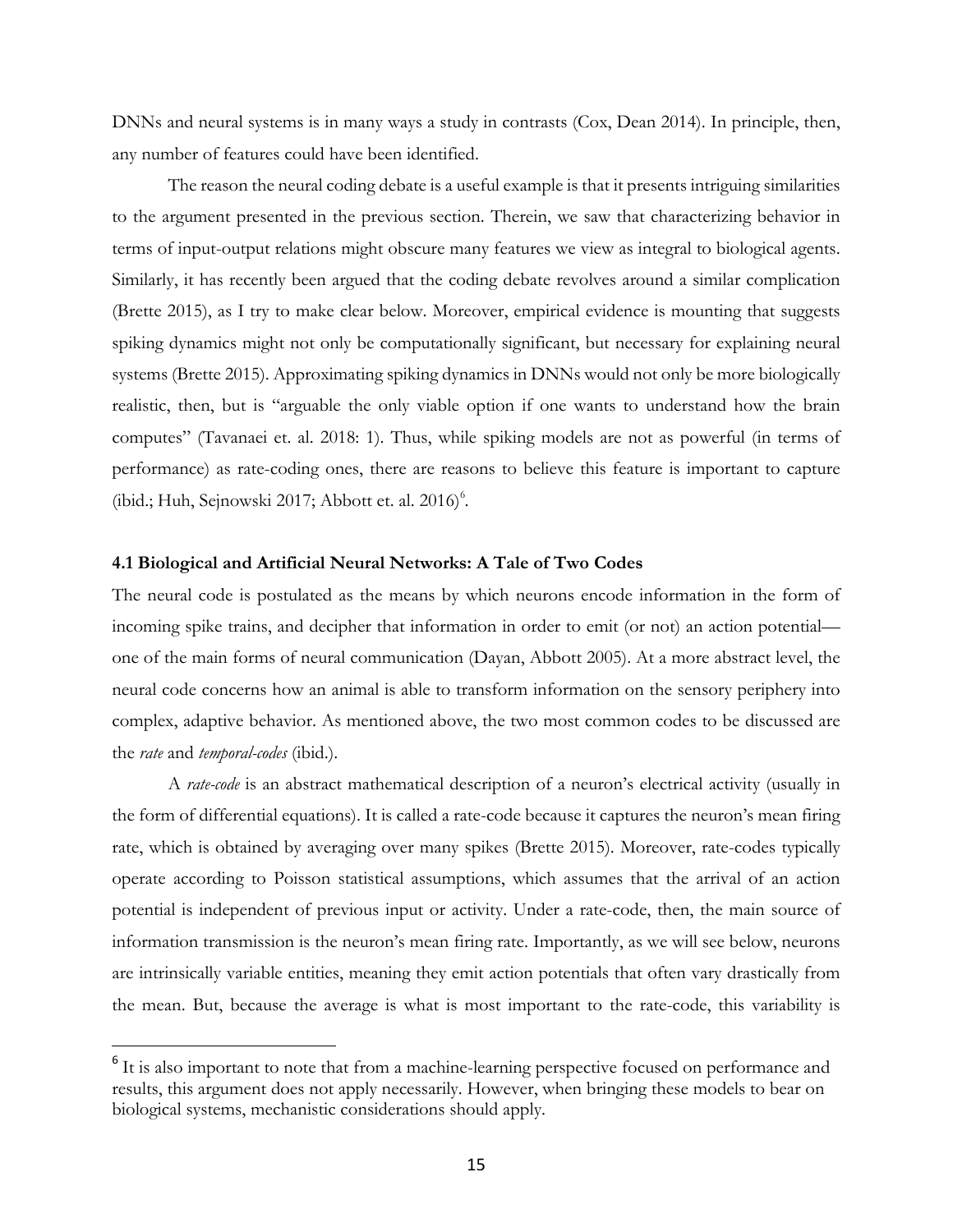abstracted as 'noise' that plays no causal role in the system. In contrast, a *temporal-code* posits spikes and information processing as *history-dependent* (a non-Poisson feature (Averbeck 2009)). In this case, it is the precisely timed and temporally coordinated arrival and emission of spikes that constitutes the fundament of information processing. Neuronal variability, on this account, is functionally significant (ibid.).

The question in the debate is typically put as follows: in order to understand neural information processing, is it necessary to focus on the individual instantiations of action potentials; or can we essentially approximate spiking dynamics using the firing-rate description? That is, does the firing-rate capture the most important features of spiking dynamics? Brette has recently argued that the question as thus posed might be misleading, however, since it approaches the topic solely from what he calls the 'coding perspective', a view which casts "the question exclusively in terms of… the relationship between stimuli and particular observables (spike trains or rates)"  $(2015: 2)^7$ . Brette argues that such an approach misses an important problem, which is to know which one, rates or spikes, has a *causal role* in the system (ibid.: 8).

In this sense, Brette raises a worry that parallels one in section (3). It will be recalled that characterizing behavior in terms of input-output relations is not sufficient to capture behavior in the awake and situated animal. The justification for this was that couching the organism in terms of inputoutput relations elided key features of biological systems (Krakauer et. al.'s 'easy mistake'). Similarly, looking at the problem from a 'coding perspective', that is, in terms of inputs and measurable observables, seems to gloss over a key explanatory question: which one, rates or spikes, plays a causal role in the system—which one is relevant to its functioning?

Note how this is a subtly different question from the previous one, as it does not address which description, in terms of inputs and outputs, is best for understanding the system. Instead, it focuses more explicitly on the causal role of computational vehicles. This interlocks nicely with the mechanistic contention that identifying the causally relevant features that realize the explanandum is necessary to *explain* the system. While it is still an open question how exactly the brain encodes information, evidence has been accumulating recently that stresses the importance of historydependent spikes (Deneve 2008; Izhikevich 2006). Interestingly, current DNNs rely primarily on a

<sup>7</sup> Note the flavor of an input-output doctrine evidenced in the use of 'stimuli' and 'particular observables'.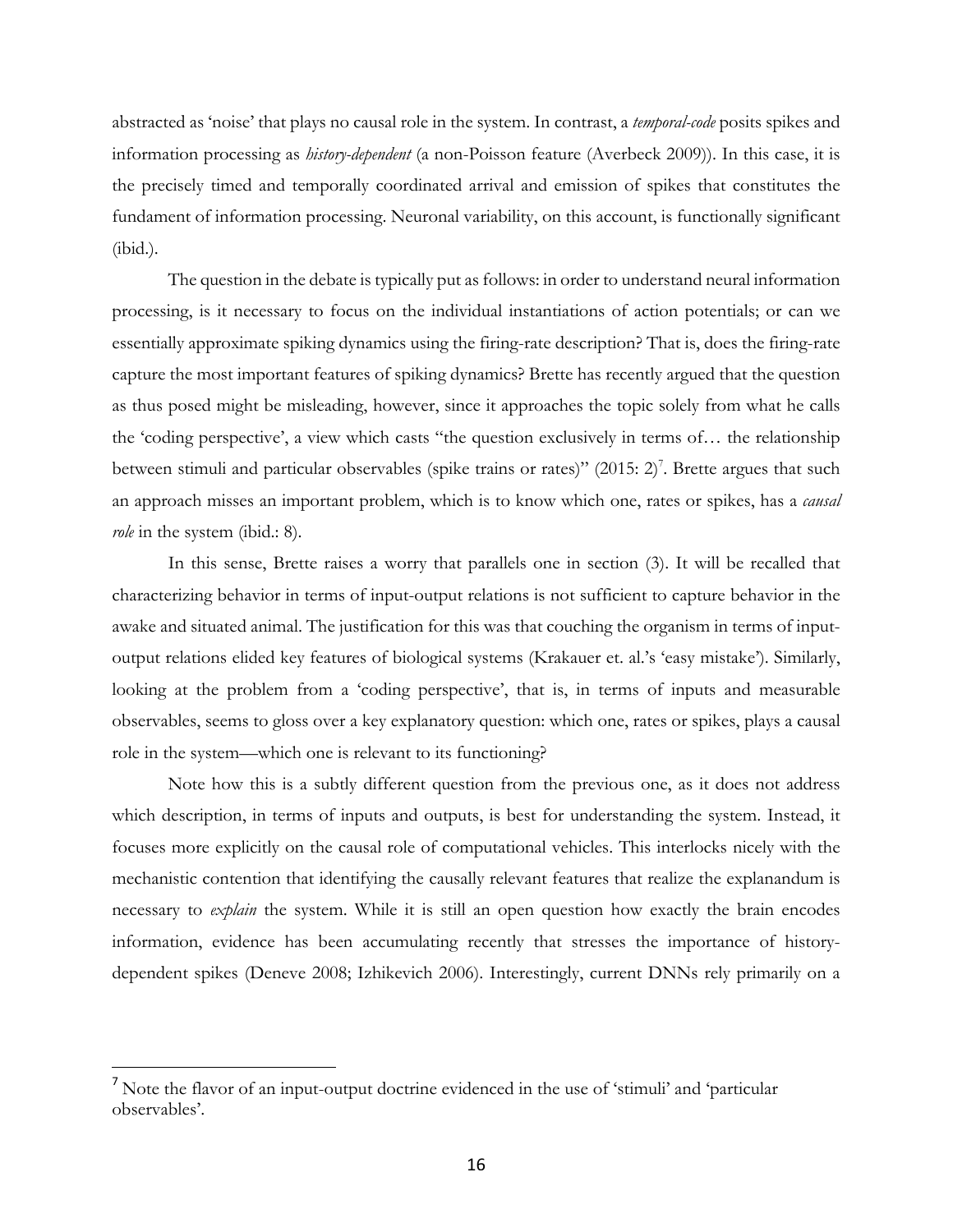rate-code (Kriegeskorte 2015) — suggestive perhaps of a mechanistic disjunct between biological and artificial neural networks.

## **4.2 Can Rate-Code DNNs Approximate Spiking Dynamics?**

While including spiking dynamics into DNNs is a burgeoning research topic (Gestner et. al. 2014; Thalmeier et. al. 2015), current DNNs predominantly rely on a rate-code. From a mechanistic perspective, then, it is particularly important to asses whether the abstract mathematical description of a neuron's firing rate reliably approximates spiking dynamics (establishing a 3M relationship). That is, if neuron's *do* rely on non-Poisson processes then we must ask whether rate-coding DNNs reliably approximate these features. As I now try to suggest, it might be difficult to establish such a mapping relationship.

One contentious feature of the rate-code is that it relies on Poisson statistical assumptions, briefly sketched above. This entails that action potentials and spike trains are fundamentally historyindependent, with the average firing-rate constituting the main source of information. Accordingly, the intrinsic stochasticity or spontaneity that characterizes nervous activity is abstracted out in a ratecode DNN and instead conceptualized as neuronal noise. If anything, noise compromises a neuron's ability to communicate effectively, and is thus seen as inconsequential to neural communication (Brette 2015). Recently, however, it has been argued that the non-Poisson features associated with spiking dynamics (i.e., the history-dependent nature of neural activity and computational significance of precisely timed and variable spikes) are not only causally relevant, but integral to our understanding of biological systems (Averbeck 2009). In this sense, the variability of a neuron's firing-rate (noise according to the former view) is actually important in terms of information transmitted. As an example, under Debanne et. al.'s predictive coding account, which focuses on spiking dynamics, noise codes for uncertainty (2013). Therefore, abstracting this feature out with a rate-code would miss an important feature of the target system.

An important upshot of this is that in order for a rate-code to reliably approximate spiking dynamics, one would have to establish a homogeneity between the actual spiking behavior of individual neurons embedded in biological neural networks and the abstracted rate-code in DNN models, which operates over many layers and units (called a continuous activation value (Tavanaei et. al. 2018)). In other words, the intrinsically stochastic nature of individual neurons is homogenized under a rate-code, as variability is factored out as noise (Brette 2105). This does not seem to reflect the staggering heterogeneity of neural activity in the brain. Neurons are, after all, Heraclitean in nature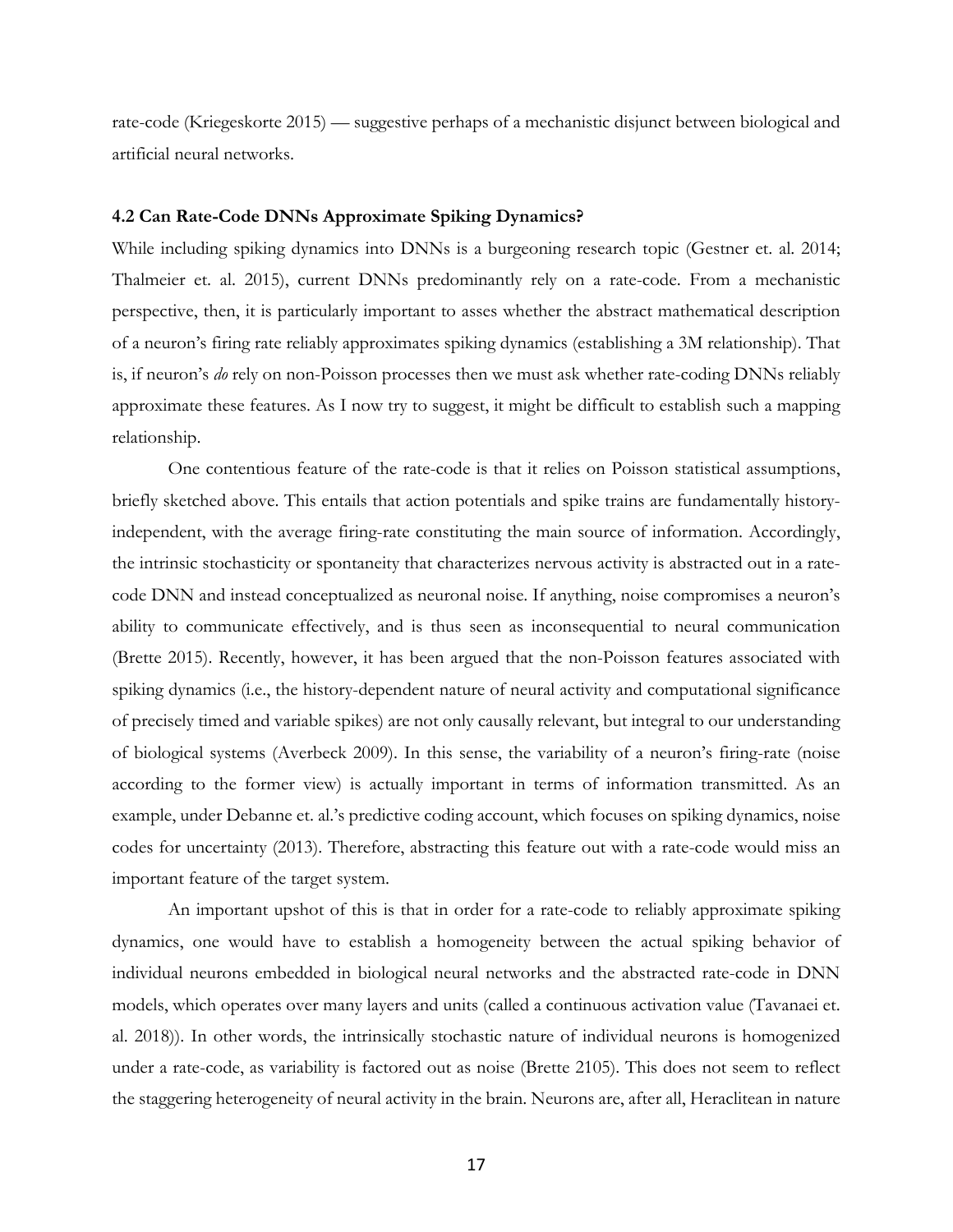(Chirimuuta 2018), constantly shaped by history-dependent activity due to an organism's interaction with the environment. Thus, if what is important for adaptive and flexible behavior is in fact the non-Poisson features of history-dependent spiking dynamics, the rate-code might not approximate this. After all, history-dependence "is a fundamentally non-Poisson feature, as the spike times in a Poisson process would not depend on the history of prior spikes" (Averbeck 2009: 310).

As a final note, it is interesting to look at the experimental setups in which many early ratecoding studies were performed. Often times, these involved recording *in vitro* using neurons in a petri dish, subjecting animals to constrained environments where few choices were available to them<sup>8</sup>, or on the anesthetized animal (Brette 2015). Such experiments often evidenced a stereotypy to neuronal activity that has not transferred over to experimental setups in which animals openly navigate their environment. That is, as technology advanced and allowed researchers to experiment on awake and active animal, studies began to appear suggesting the importance of precisely timed spikes (ibid.). This is largely due to the fact that the timescales at which both processes occur vary quite dramatically. For example, studies on sensory and motor areas, such as auditory cortex and parietal lobe (Averbeck 2009; Maimon & Assad 2009), show that neurons interact on short, millisecond timescales. Conversely, the processes required to average over many spikes exceeds this and occurs, instead, in seconds (a rather long time in neuroscientific terms). This is now generally seen as an unlikely option to account for quick, robust animal behavior (Brette 2015). Thus, as the experimental setups became more realistic (in terms of an animal's mobility and behavioral assays), evidence began to appear suggesting many non-Poisson features of neural activity (ibid.).

While more could be said on the rate vs. temporal-coding debate (cf. esp. Brette 2015; Softky, Koch 1993; Dayan, Abbott 2005), the above motivates just a few reasons for thinking that a ratecoding model might not map onto the causal features of spiking biological neural networks. This is namely because spiking dynamics, which causally relies on the arrival of temporally coordinated and history-dependent spikes, is abstracted out under the rate-code. Insofar as a 3M relationship requires a mapping between features of the model (in this case, a continuous activation value or rate-code (Tavanaei et. al. 2018)) and the entities or activities of the target system (i.e., spiking dynamics), then

<sup>&</sup>lt;sup>8</sup> Interestingly, constraining the environment of an organism characterizes the experiments used to corroborate the stimulus-response arc. The problem with these early experiments was precisely the fact that they dealt with toy-environments that were easy to control (for technological reasons, experiments in behaving animals was too difficult), but did not scale up to the real world dynamics of animal's activity (Godfrey-Smith 2016).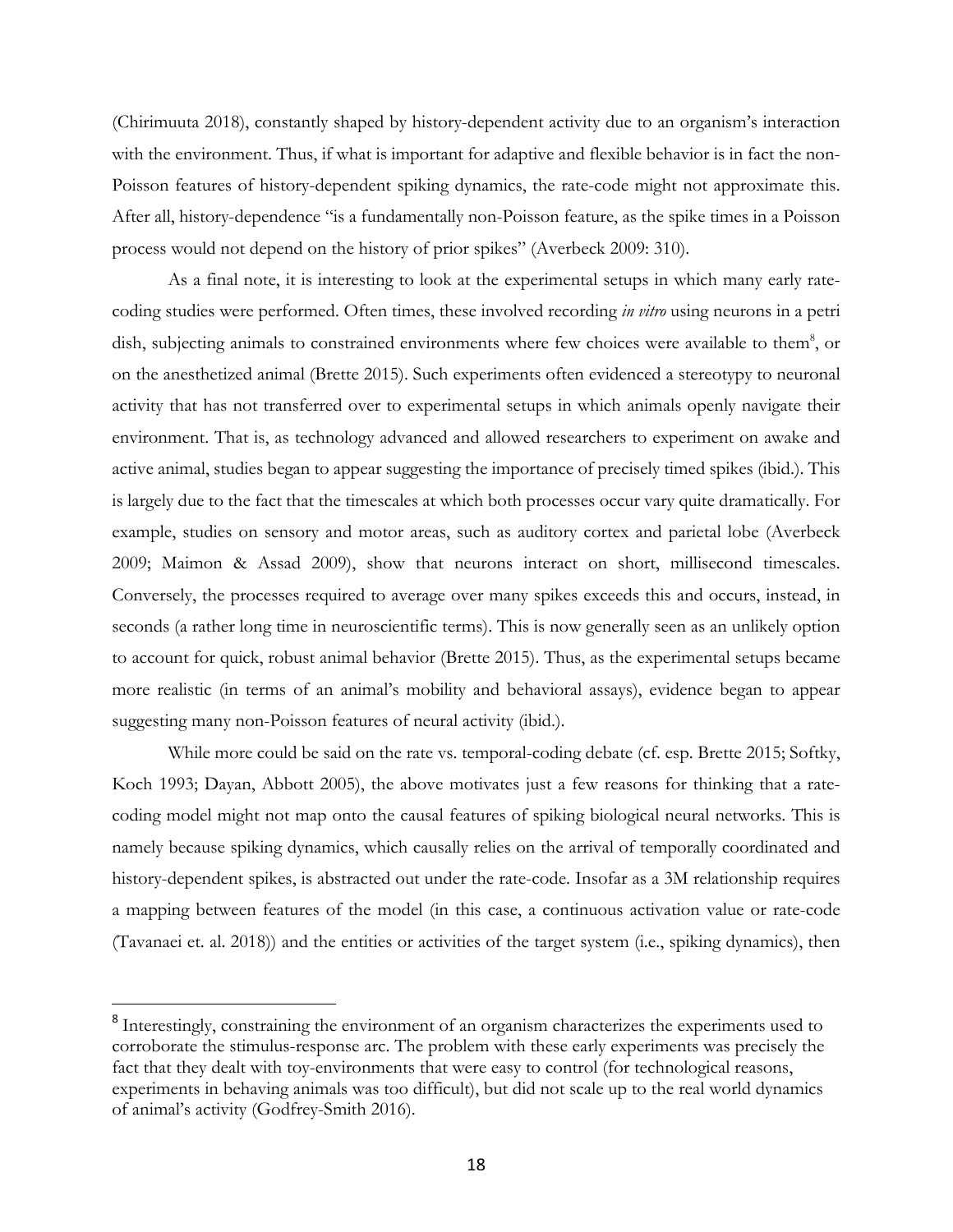it is important to identify whether or not the former approximates the latter. I have tried to suggest a few difficulties in doing so herein.

Ultimately, a good model should be like a good caricature: it emphasizes salient features while underplaying others (Abbott 2008). Accordingly, a satisfactory mechanistic model does not require impeccable biological accuracy to qualify as explanatory. Indeed, it is often the case that a stringent focus on such accuracy might compromise intelligibility, making these models 'the least satisfying' (O'Leary et. al. 2015: 87). Similar concerns motivate Kriegeskorte (2015) to note that

Merely pointing out a difference to biological brains… does not constitute a legitimate challenge [to DNNs].… [The] fact that real neurons spike does not pose a challenge to a rate-code model…. [However,] if spiking were a computational requirement, and spiking models outperformed the best rate-code model… then this model would present a challenge to the rate-code approach. (2015: 438)

Again, it should be made clear that I am not rejecting that abstraction is a major feature of model building (Bechtel, Levy 2013). Nevertheless, from a mechanistic perspective, if we want our DNN models to explain salient features of biological systems, then that seems to require representing features of the target system that play a *causal role* in its realization. In this section, I have tried to motivate reasons for thinking spikes are in fact computationally important, but nevertheless omitted from the rate-coding approach that currently predominates in machine-learning. From a mechanistic perspective, what we are concerned with in understanding neural circuits is what they are *actually* doing, and in this sense it is important to determine a mapping relationship between the two systems (Craver 2007). The current relationship between DNNs and brains might not therefore be appropriately expressed in the approximation of a rate-code, and a mapping relationship is accordingly called into question.

#### **5. Conclusion: Deep Neural Networks as How-Possibly Models**

To conclude, the goal of this paper has been manifold. First and foremost, I set out to provide an explanatory framework in which to assess status of explanations provided by current generation deep neural networks. The framework I assumed was the *mechanistic philosophy of science*. According to the mechanistic framework, a model has to map onto its target system at (at least) two points in order to qualify as explanatory: the *behavioral* and *implementational* levels. These were called the *phenomenal* and *mechanistic* descriptions, respectively. With this as my starting point, I began to sequentially address each level, ultimately suggesting difficulties for a mapping relationship between the two systems. As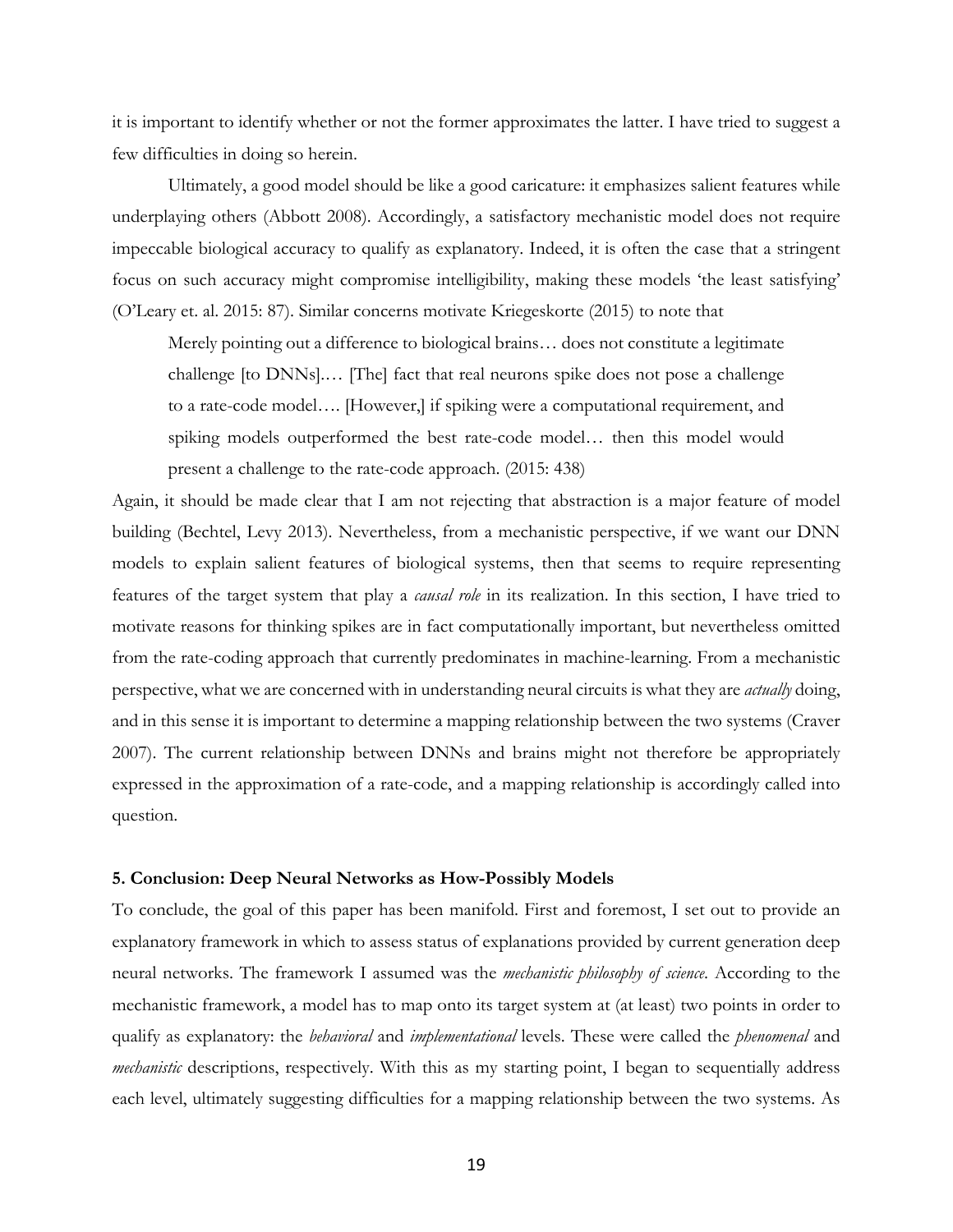such, DNNs, as they stand, would qualify as *how-possibly* models with 'explanatory purport', but only loosely constrained by behavioral and biophysical considerations (sections 3 & 4; Craver 2007).

This should be an unsurprising conclusion. After all, nobody expects first-generation DNNs to reliably approximate biological neural networks at the start: "it would be hasty to judge the merits of DNNs based on the level of abstraction chosen in the first-generation. The usage of DNNs in computational neuroscience is still in its infancy. Integration of biological details will require close collaboration between modelers, experimental neuroscientist, and anatomists" (Kietzmann et. al. 2018). Thus, while one of my goals was to assess the current status of DNNs as models of behavior and neural information processing (requiring an assessment of the current level of abstraction in DNNs), I would like to propose a positive point to conclude. As I mentioned at the beginning, DNNs *can* contribute to the explanatory endeavors of neuroscientific research. In order to do so, however, it is important that they approximate key features of biological systems (van Gerven 2017: 14).

For this reason, I suggested two areas that are relevant for understanding and explaining animal behavior and neural communication: characterizing behavior in terms of an animal's learning tasks (Lake et. al. 2017) and its active, self-initiated nature (Marblestone, Wayne, Kording 2016; Baldassarre 2011; Edelman 2016); and the importance of approximating spiking dynamics, as the temporally coordinated arrival and spontaneous elicitations of individual action potentials is increasingly seen as computationally significant (Brette 2015). This in turn requires a careful and judicious analysis of the many things animals *do*, as well as identifying the features that are *relevant* to them.

At both levels we require a proper specification of the organism and its activities, which will ultimately revolve around identifying what is *relevant* to that system itself, whether it is behavior or the causal role entities and activities play in its instantiation. This in turn requires a strong conceptual framework that effectively and reliably guides future research into mechanistic underpinnings. Ultimately, in using DNNs as explanatory proxies *of* biological systems, questions concerning biological realism should always be present. This necessitates not only biologically realistic parts and activities, but realistic behavior, both of which go beyond input-output characterizations, as I tried to defend above. As DNNs become more biologically realistic at both levels, then, they promise to assist in describing, understanding, and *explaining* biological systems.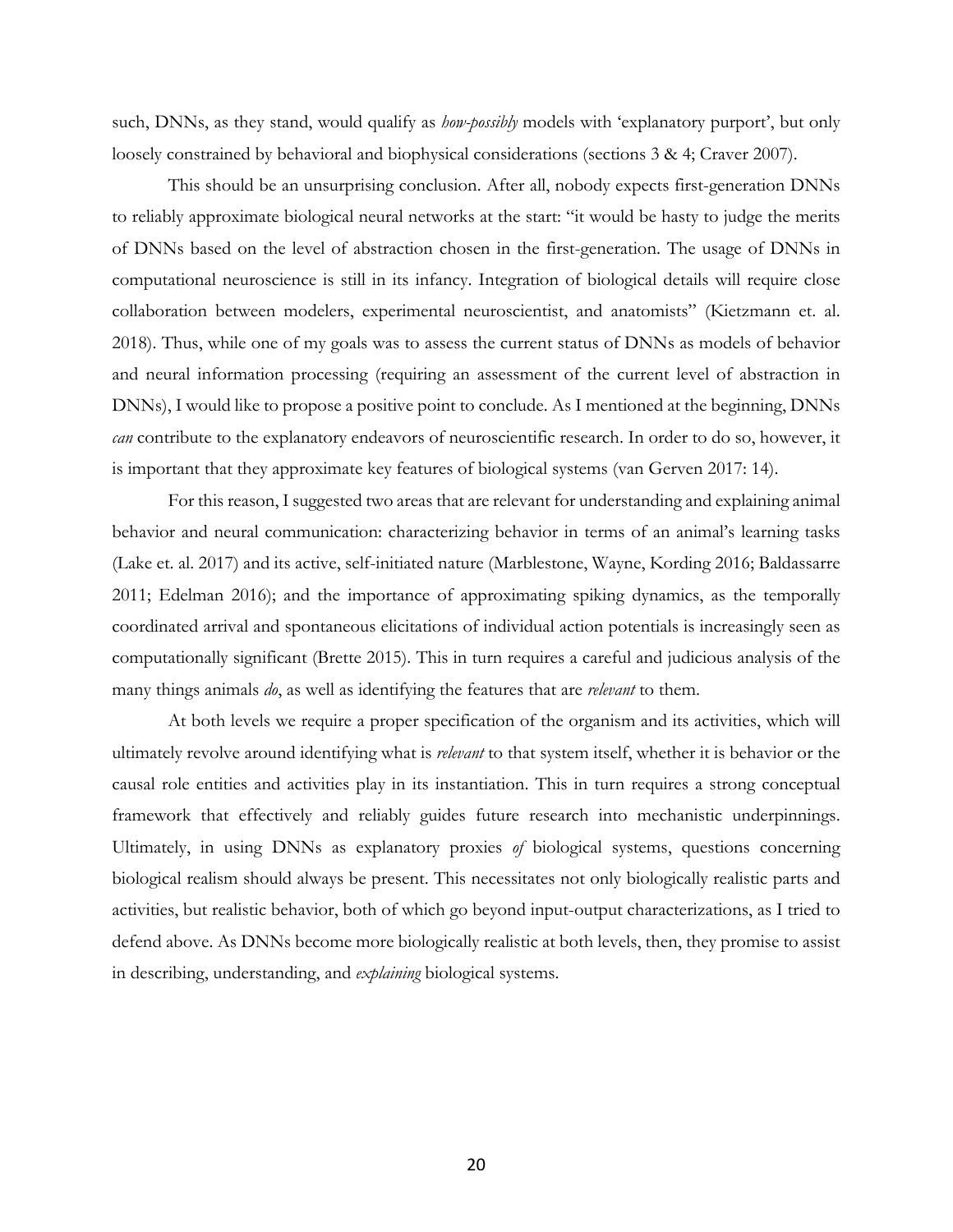#### **References**

Abbott, L.F. 2008. Theoretical Neuroscience Rising. *Neuron*, vol. 60: 489-495.

- Abbott, L.F., Depasquale, B., Memmesheimer, R-M. 2016. Building functional networks of spiking model neurons. *Nature Neuroscience*, vol. 19. 350-355.
- Anderson, D.J. & Perona, P. 2014. Toward a science of computational ethology. *Neuron*, vol. 84: 18-31.
- Averbeck, B.B. 2009. Poisson or Not Poisson: Differences in Spike Train Statistics between Parietal Cortical Areas. *Neuron*, vol. 62: 310-311.
- Baldassarre, G. 2011. What are Intrinsic motivations? A Bioloigcal Perspective. In: Proceedings of the International Conference on Development and Learning and Epigenetic Robotics (ICDL-EpiRob-2011), ed. A. Cangelosi, J. Triesch, I. Fase
- Baldassarre, G., Santucci, V., Cartoni, E., Caligiore, D. 2017. The architecture challenge: Future artificial intelligence systems will require sophisticated architectures, and knowledge of the brain might guide their construction. Response to Lake et. al. "Building machines that learn and think like people". *Brain and Behavioral Sciences*, e253: 25-26.
- Barak, O. 2017. Recurrent neural networks as versatile tools of neuroscience research. *Current Opinion in Neurobiology*, vol. 46: 1-6.
- Bassett, D., Zurn, P. Gold, J. 2018. On the nature of models in network neuroscience. *Nature Reviews Neuroscience*: https://doi.org/10.1038/s41583-018-0038-8
- Bechtel, W. 2008. *Mental Mechanisms: Philosophical perspectives on cognitive neuroscience*. New York, NY, US: Routledge/Taylor & Francis Group
- Bechtel, W. 2009. Looking down, around, and up: Mechanistic explantion in psychology. *Philosophical Psychology*, vol. 22: 543-564.
- Bechtel, W. & Levy, A. 2013. Abstraction and the Organization of Mechanisms. *Philosophy of Science*, vol. 80: 241-261.
- Bermudez, J.L. 2005. *Philosophy of Psychology: A Contemporary Introduction.* New York: Routledge.
- Bornstein, A. 2016. Is Artificial Intelligence Permanently Inscrutable? Nautil.us, issue 40.
- Bowers, K.S. 1973. Situationism in psychology: An analysis and a critique. *Psychological Review*, vol. 80: 307-336.
- Brette, R. 2015. Philosophy of the Spike: Rate-Based vs. Spike-Based Theories of the Brain. *Frontiers in Systems Neuroscience*, vol. 9: 1-14.
- Carlson, T. Goddard, E., Kaplan, D., Klein, C., Ritchie, B. 2017. Ghosts in machine learning for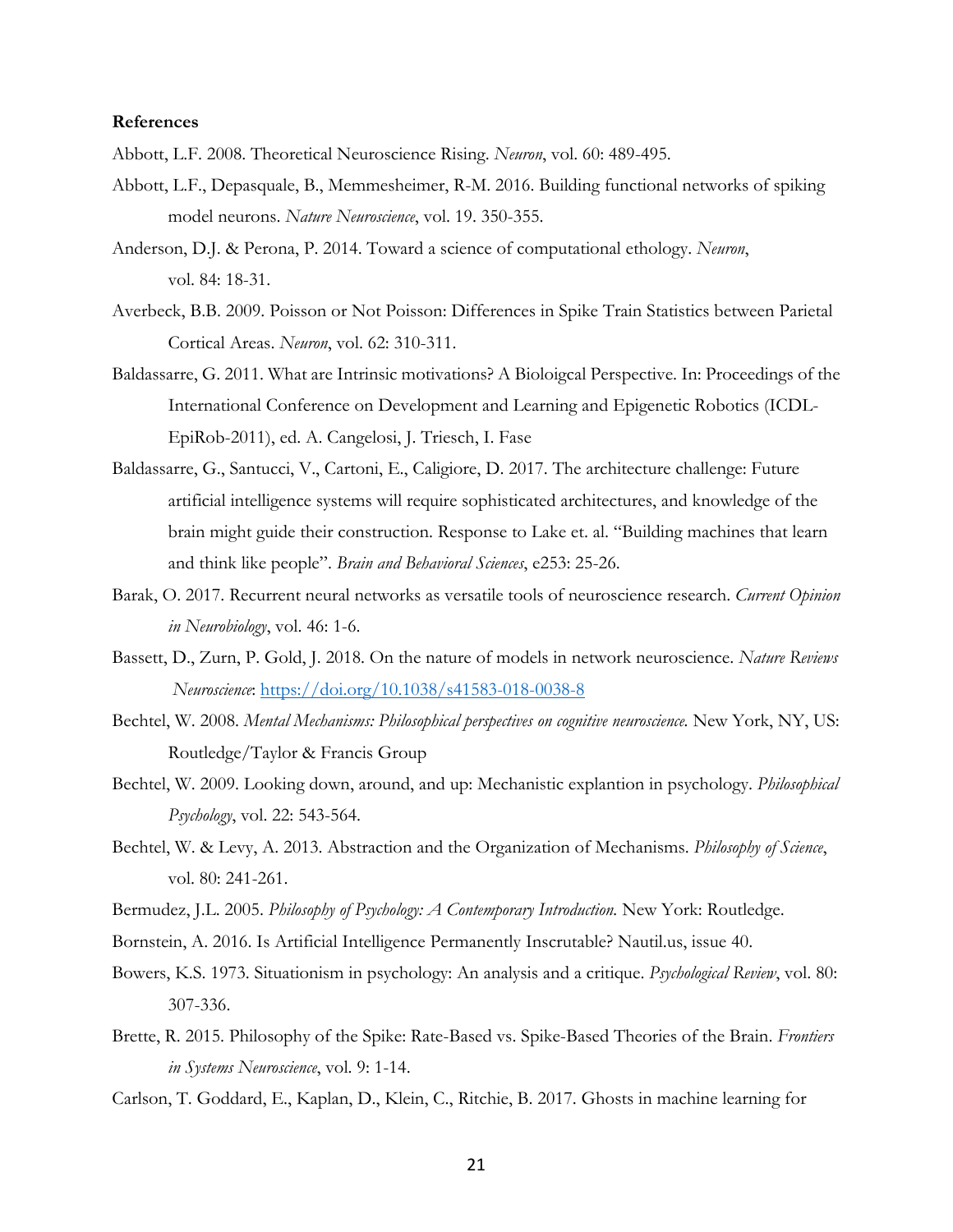cognitive neuroscience: Moving from data to theory. *Neuroimage*, vol. 30: 1-13/

- Chirimuuta, M. 2014. Minimal models and canonical neural computations: the distinctness of computational explanation in neuroscience. *Synthese*, vol. 191: 127-153.
- Chomsky, N. 1959. Review of Verbal Behavior. *Language*, vol. 35: 26–58.
- Churchland, P., Sejnowski, T. 2016. Blending Computational and Experimental Neuroscience. *Nature Reviews*, vol. 17: 667-668.
- Ciresan, D., Meier, U. & Schmidhuber, J. (2012) Multi-column deep neural networks for image classification. In: 2012 IEEE Conference on Computer Vision and Pattern Recognition (CVPR), Providence, RI, June 16–21, 2012, pp. 3642– 49. IEEE. [aBML].
- Cooper, R.P. & Peebles, D. 2015. Beyond single-level accounts: the role of cognitive architectures in cognitive scientific explanation. *Topics in Cognitive Science*, vol. 7: 243-258.
- Cox, D.D., Dean, T. 2014. Neural Networks and Neuroscience-Inspired Computer Vision. *Current Biology*, vol. 24: R921-R929.
- Craver, C. 2007. *Explaining the Brain: Mechanisms and the Mosaic Unity of Neuroscience*. New York: Oxford University Press.
- Craver, C., Kaplan, D., 2018. Are More Details Better? On the Norms of Completeness for Mechanistic Explanation. *The British Journal for the Philosophy of Science*: https://doi.org/10.1093/bjps/axy015.
- Crick, F. 1989. The recent excitement about neural networks. *Nature* vol. 337: 129-132 [aBML0]
- Dayan, P. & Abbott, L.F. 2005. *Theoretical Neuroscience*. Cambridge, Massachusetts: MIT Press.
- Debanne, D., Bialowas, A, Rama, S. 2013. What are the mechanisms for analogue and digital signaling in the brain? *Nature Review Neuroscience*, vol. 14: 63-69.
- Deneve, S. 2008. Bayesian spiking neurons I: inference. *Neural computation*, vol. 20: 91-117.
- Dong, Q., Wang, H., Hu, Z. 2018. Commentary: Using goal-driven deep learning models to understand sensory cortex. *Frontiers in Computational Neuroscience*, vol. 12:4 1-2.
- Doshi-Velez, F. & Kim, B. 2017. Towards a Rigorous Science of Interpretable Machine Learning. arXiv:1702.08608v2 [stat.ML].
- Edelman, S. 2016. The minority report: some common assumptions to reconsider in the modelling of the brain and behaviour. *Journal of Experimental & Theoretical Artificial Intelligence*, 28: 4, 751-776.
- Fetsch, C.R. 2016. The importance of task design and behavioral control for understanding the neural basis of cognitive functions. *Current Opinion in Neurobiology*, vol. 37: 16-22.
- Frank, M.J., & Badre, D. 2015. How cognitive theory guides neuroscience. *Cognition*, vol. 135: 14-20.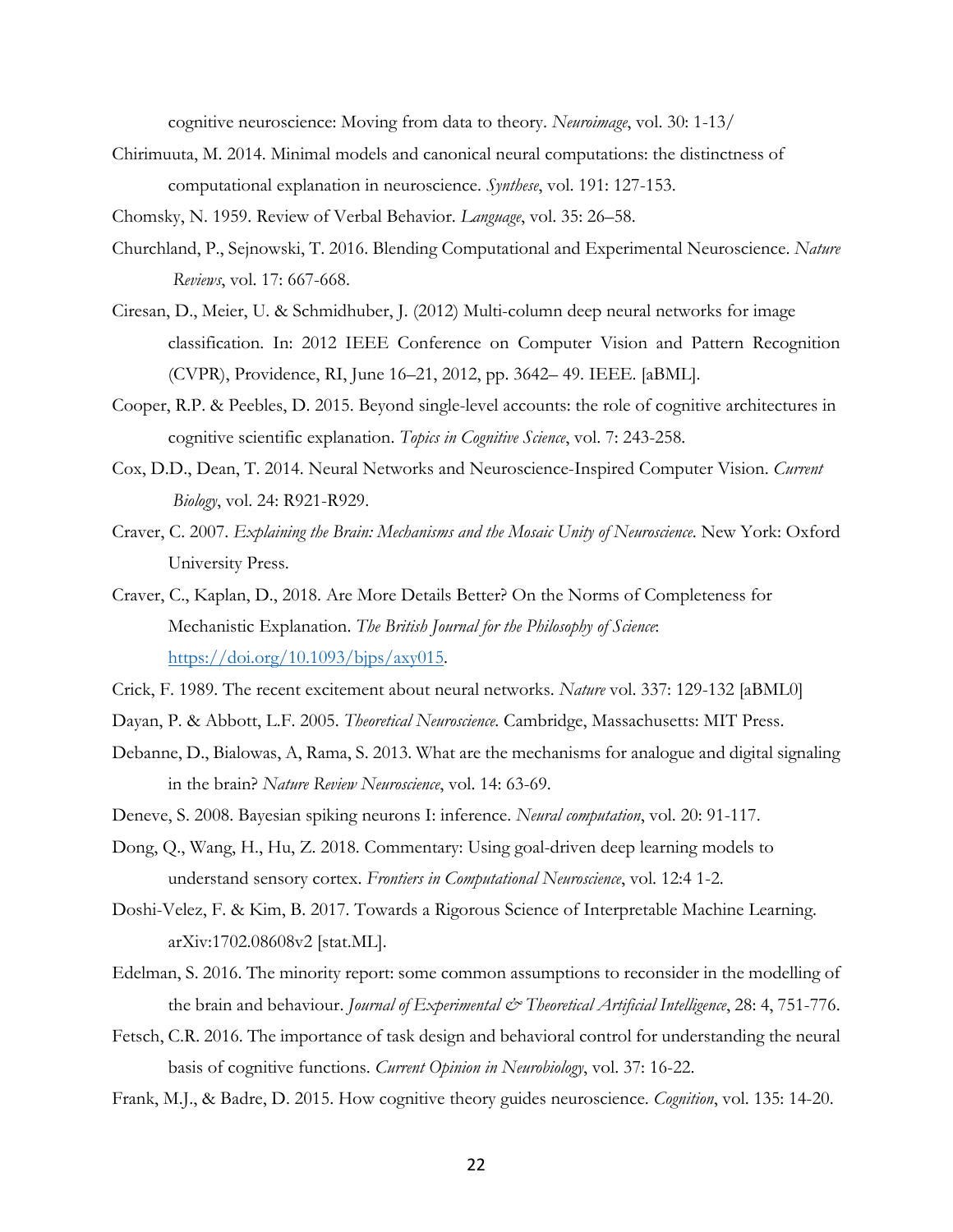- Fregnac, Y. 2017. Big-data and the industrialization of neuroscience: A safe roadmap for understanding the brain? *Science*, vol. 358: 470-477.
- Gershman, S., Horvitz, E., Tenenbaum, J. 2015. Computational rationality: a converging paradigm for intelligence in brains, minds, and machines. *Science*, vol. 349: 273-278.
- Gerstner, W., Kistler, W.M., Naud, R., Paninski, L. 2014. *Neuronal Dynamics: From Single Neurons to Networks and Models of Cognition.* Cambridge: Cambridge University Press.
- Glaser, J., Benjamin, A., Farhoodi, R., Kording, K. 2018. The Roles of Supervised Machine Learning in Systems Neuroscience. arXiv:1805.08239.
- Glennan, S. 1996. Mechanisms and the Nature of Causation. *Erkenntnis*, vol. 44: 49-71.
- Glennan, S. 2005. Modeling Mechanisms. *Studies in History and Philosophy of Biological and Biomedical Science*, vol. 36: 443-464.
- Glennan, S. 2017. *The New Mechanical Philosophy*. Oxford University Press, Oxford.
- Godfrey-Smith, P. 2006. The strategy of model-based science. *Biology and Philosophy*, vol. 21: 725-740.
- Gomez-Marin, A., Paton, J., Kampff, A., M Costa, R., Mainen, Z. 2014. Big behavioral data: psychology, ethology and the foundations of neuroscience. *Nature Neuroscience*, vol. 17: 1455- 1461.
- Graham, G. 2017. Behaviorism. In *The Stanford Encyclopedia of Philosophy* (Spring 2017 Edition), Edward N. Zalta (ed.).
- Hassabis, D., Kumaran, D., Summerfield, C. & Botvinick, M. 2017. Neuroscience-Inspired Artificial Intelligence. *Neuron Review*, vol. 95: 245-258.
- Heisenberg, M. 2014. The beauty of the network in the brain and the origin of the mind in control of behavior. *Journal of Neurogenetics*, vol. 28: 389-399.
- Helmstaedter, M. 2015. The Mutual Inspiration of Machine-Learning and Neuroscience. *Neuron*, vol. 86: P25-P28.
- Herz, A., Gollisch, T., Machens, C., Jaeger, D. 2006. Modeling Single-Neuron Dynamics and Computations: A Balance of Detail and Abstraction. *Science*, vol. 314: 80-85.
- Hinton, G. 2007. Learning multiple layers of representation. *TRENDS in Cognitive Science*, vol. 14: 428-434.
- Huh, D. & Sejnowski, T. 2017. Gradient descent for spiking neural networks. Arxiv:1706.04698: 1-10.
- Izhikevich, E.M. 2006. Polychronization: computation with spikes. *Neural Computation*, vol. 18: 245-282.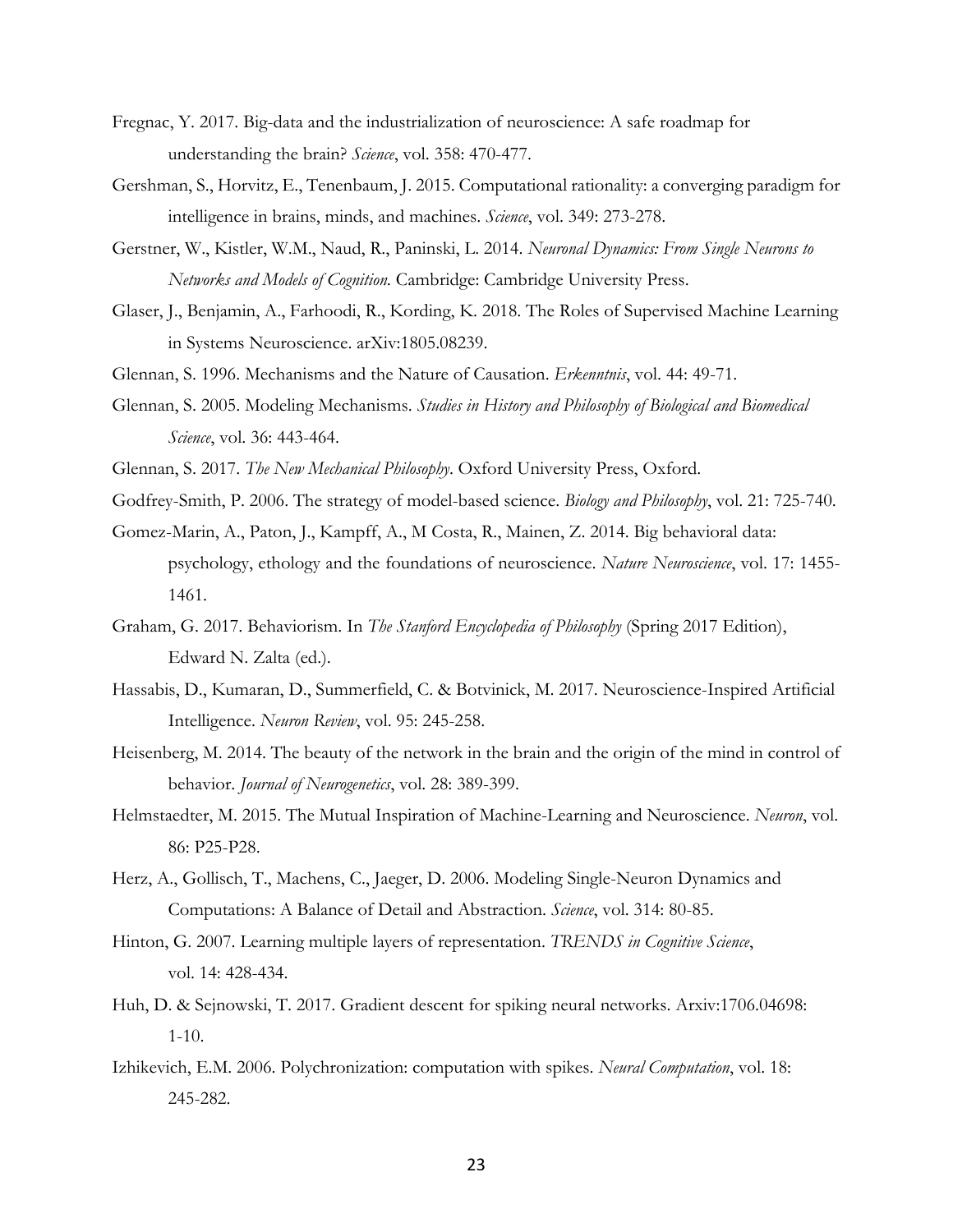- Jazayeri, M. & Afraz, A. 2017. Navigating the Neural Space in Search of the Neural Code. *Neuron*, vol. 93: 1003-1014.
- Katz, B. & Miledi, R. 1967. The Timing of Calcium Action During Neuromuscular Transmission. *Journal of Physiology*, vol. 189: 535-544.
- Kaplan, D. 2011. Explanation and description in computational neuroscience. *Synthese*, vol. 183: 339-373.
- Kaplan, D. & Craver, C. 2011. The Explanatory Force of Dynamical and Mathematical Models in Neuroscience: A Mechanistic Perspective. *Philosophy of Science*, vol. 78: 601-627.
- Kay, K. 2017. Principles for models of neural information processing. *Neuroimage*, vol. 30: 1-9.
- Khaligh-Razavi, S., Kriegeskorte, N. 2014. Deep Supervised, but Not Unsupervised, Models May Explain IT Cortical Representation. *PLoS Computational Biology*, vol. 10: 1-29.
- Kietzmann, T., McClure, P., Kriegeskorte, N. 2017. Deep Neural Networks in Computational Neuroscience. *bioRxiv*: https://doi.org/10.1101/133504
- Krakauer, J., Ghazanfar, A., Gomez-Marin, A., MacIver, M., Poeppel, D. 2017. Neuroscience Needs Behavior: Correcting a Reductionist Bias. *Neuron*, vol. 93: 480-490.
- Kriegeskorte, N. 2015. Deep Neural Networks: A New Framework for Modeling Biological Vision and Brain Information Processing. *Annual Review of Vision Science*, 2015, 1: 417-446.
- Kubilius, J., Bracci, S., Op de Beeck, H. 2016. Deep Neural Networks as a Computational Model for Human Shape Sensitivity. *PLoS Computational Biology*: doi:0.1371/journal.pcbi.1004896
- Lake, B., Ullman, T., Tenenbaum, J., Gershman, S. 2017. Building machines that learn and think like people. *Behavioral and Brain Sciences*, e253: 1-72.
- LeCun, Y., Bengio, Y., Hinton, G. 2015. Deep Learning. *Nature*, vol. 521: 436-443.
- Lehky, S. & Tanaka, K. 2016. Neural representations for object recognition in inferotemporal cortex. *Current Opinion in Neurobiology*, vol. 37: 23-35.
- Machamer, P., Darden, L., Craver, C. 2000. Thinking about Mechanisms. *Philosophy of Science*, vol. 57: 1-25.
- Maimon, G. & Assad, J. 2009. Beyond Poisson: Increased Spike-Time Regularity across Primate Parietal Cortex. *Neuron*, vol. 62: 426:440.
- Majaj, N. & Pelli, D. 2018. Deep learning: using machine learning to study biological vision. *bioRxiv*: doi:http://dx.doi.org/10.1101/178152.
- Marblestone, A., Wayne, G., & Kording, K. 2016. Towards an Integration of Deep Learning and Neuroscience. *Frontiers in Computational Neuroscience*, vol. 10: 1-41.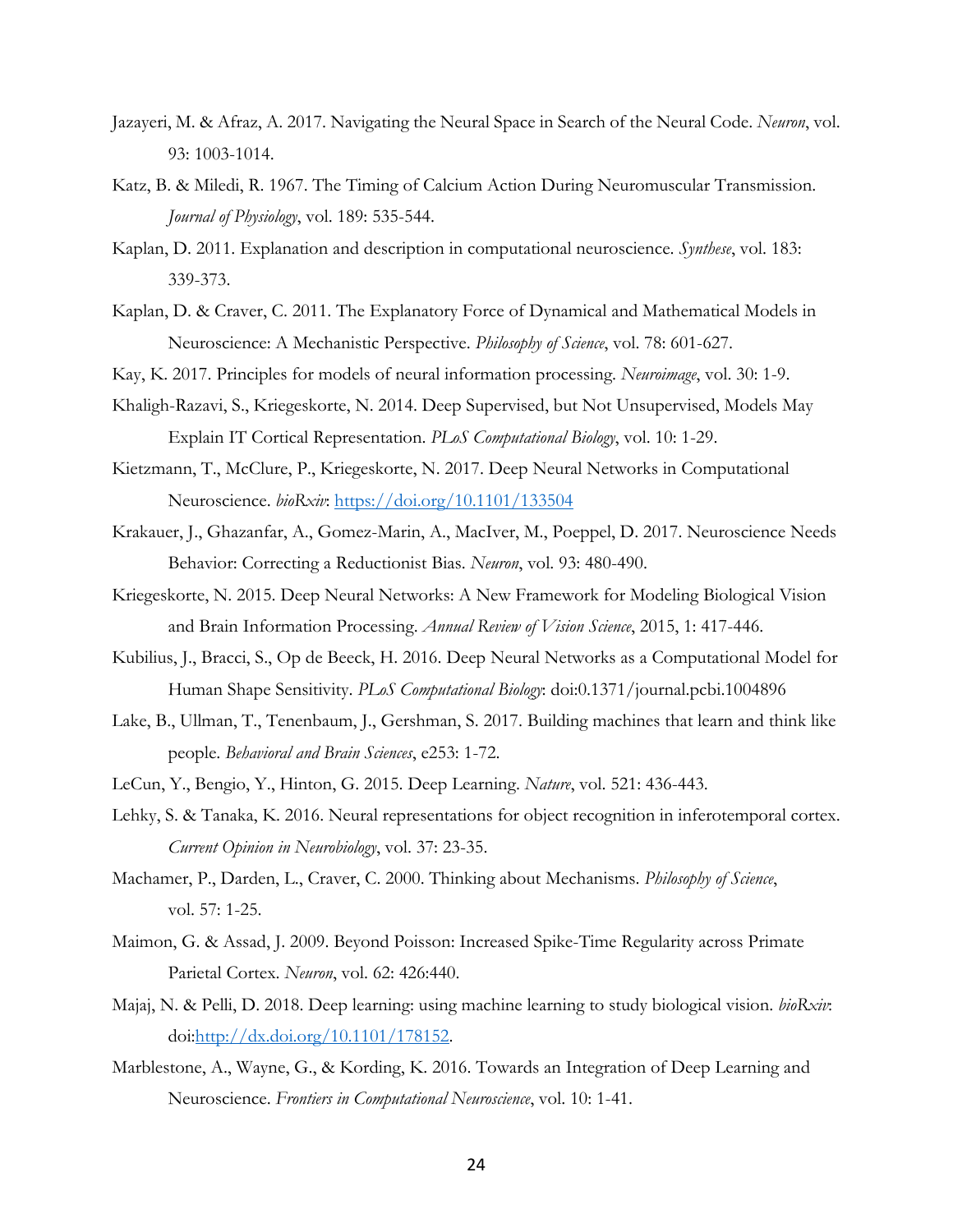Marcus, G. 2018. Deep Learning: A Critical Appraisal. arXiv:1801.00631v1 [cs.AI].

- Matthewson, J. 2017a. Models of Mechanisms. In Glennan, S., & Illari, P. *The Routledge Handbook for Mechanisms and Mechanistic Philosophy*: 225-235.
- Matthewson, J. 2018. Detail and generality in mechanistic explanation. *Studies in History and Philosophy of Science*, vol. 30: 1-9.
- Milkowski, M. 2013. *Explaining the Computational Mind*. MIT Press. Cambridge, Massachusetts.
- Milkowski, M. 2016. Explanatory completeness and idealization in large brain simulations. *Synthese*, vol. 193: 1457-1478.
- O'Leary, T., Sutton, A., & Marder, E. 2015. Computational models in the age of large datasets. *Current Opinion in Neurobiology*, vol. 32: 87-94.
- Piccinini, G. & Craver, C. 2012. Integrating psychology and neuroscience: functional analyses as mechanism sketches. *Synthese*, vol. 183: 283-311.
- Ross, L.N. 2015. Dynamical Models and Explanations in Neuroscience. *Philosophy of Science*, vol. 67: 1-25.
- Rumelhart, D. & McClelland, J. 1987. *Parallel Distributed Processing Volume 1.* MIT Press, Cambridge Massachusetts.
- Salmon, W. 1984. *Scientific Explanation and the Causal Structure of the World*. Princeton: Princeton University Press.
- Sak, H., Senior, A., Beaufays, F. 2014. Long short-term memory based recurrent neural networks architectures for large vocabulary speech recognition. arXiv:1402.1128 [cs.NE].
- Sejnowski, T., Churchland, P., & Movshon, J.A., 2014. Putting big data to good use in neuroscience. *Nature Neuroscience*, vol. 13: 1440-1441.
- Silberstein, M. & Chemero, A. 2013. Constraints on Localization and Decomposition as Explanatory Strategies in the Biological Sciences. *Philosophy of Science*, vol. 80: 958-970.
- Silver, D., Huang, A., Maddison, C. J., Guez, A., Sifre, L., Driessche, G. V. D., Schrittwieser, J., Antonoglou, I., Panneershelvam, V., Lanctot, M., Dieleman, S., Grewe, D., Nham, J., Kalchbrenner, N., Sutskever, I., Lillicrap, T., Leach, M., Kavukcuoglu, K, Graepel, T. & Hassabis, D. (2016) Mastering the game of go with deep neural networks and tree search. Nature 529(7585):484–89. [arBML, MB]
- Shagrir, O. & Bechtel, W. 2017. Marr's Computational Level and Delineating Phenomena. In Kaplan, D. *Explanation and Integration in the Mind and Brain Sciences*: 190-214. Oxford University Press. Skinner, B.F. 1957. *Verbal Behavior.* Copely Publishing Group.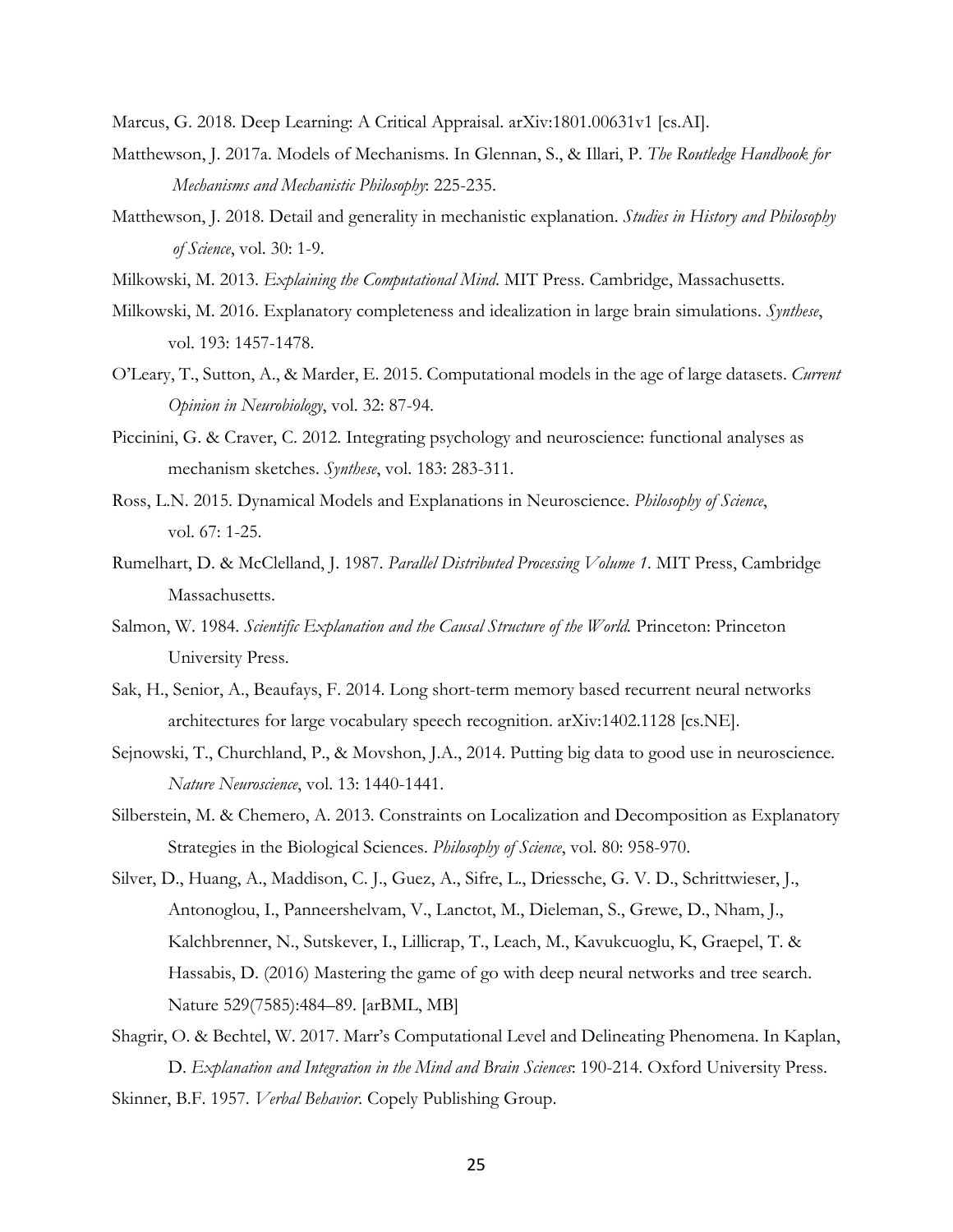- Softky, W. & Koch, C. 1993. The highly irregular firing of cortical cells is inconsistent with temporal integration of random ESPSs. *Journal of Neuroscience*, vol. 13: 334-350.
- Sompolinsky, H. 2014. Computational neuroscience: beyond the local circuit. *Current Opinion in Neurobiology*, vol. 25: xiii-xviii.
- Sudhof, T. 2000. The Synaptic Vesicle Cycle Revisited. *Neuron*, vol. 28: 317-320.
- Sutskever, I., Vinyals, O., QVV, Le. 2014 Sequence to sequence learning with neural networks. *Advanced Neural Information Processing Systems*, vol. 27:3 104-112.
- Tavanaei, A., Ghodrati, M., Kheradpisheh, S.R., Masquelier, T., Maida, A. 2018. Deep learning in spiking neural networks. arXiv:1804.08150v2.
- Thalmeier, D., Uhlmann, M. Kappen, H., Memmesheimer, R.M, May, N.C. 2015. Learning universal computations with spikes. ArXiv:1505.07866v1: 1-35.
- Thompson, E. 2007. *Life in Mind: Biology, Phenomenology, and the Sciences of Mind*. Harvard: Belknap Harvard University Press.
- van Gerven, M. 2017. Computational Foundations of Natural Intelligence. *Frontiers in Computational Neuroscience*, vol. 11: 1-23.
- Woodward, J. 2017. Explanation in Neurobiology: An Interventionist Perspective. In Kaplan, D. *Explanation and Integration in Mind and Brain Sciences*. New York: Oxford University Press.
- Woodward, J. 2003. *Making Things Happen*. New York: Oxford University Press.
- Yamins, D., Hong, H., Cadieu, C., Solomon, E., Seibert, D., Dicarlo, J. 2014a. Performance-optimized hierarchical models predict neural responses in higher visual cortex. *Proceedings of the National Academy of Science*, vol., 111: 8619-8624
- Yamins, D. & DiCarlo, J. 2016a. Using goal-driven deep learning models to understand sensory cortex. *Nature Neuroscience*, vol. 19: 356-364.
- Yamins, D. & DiCarlo, J. 2016b. Eight open questions in the computational modeling of higher sensory cortex. *Current Opinion in Neurobiology*, vol. 37: 114-120.
- Yosinski, J., Clune, J., Nguyen, A., Fuchs, T., Lipson, H. 2015. Understanding neural networks through deep visualization. arXiv:1506.06579.
- Zednik, C. 2014. Are Systems Neuroscience Explanations Mechanistic? Paper presented at *Philosophy of Science Association 24th Bieenial Meeting (Chicago, IL),* November 2014.
- Zednik, C. 2015. Heuristics, Description, and the Scope of Mechanistic Explanation. In C. Malaterre & P-A. Braillard (Eds.), *Explanation in Biology: An Enquiry into the Diversity of Explanatory Patterns in the Life Sciences* (pp. 295-318). Dordrecht: Springer.